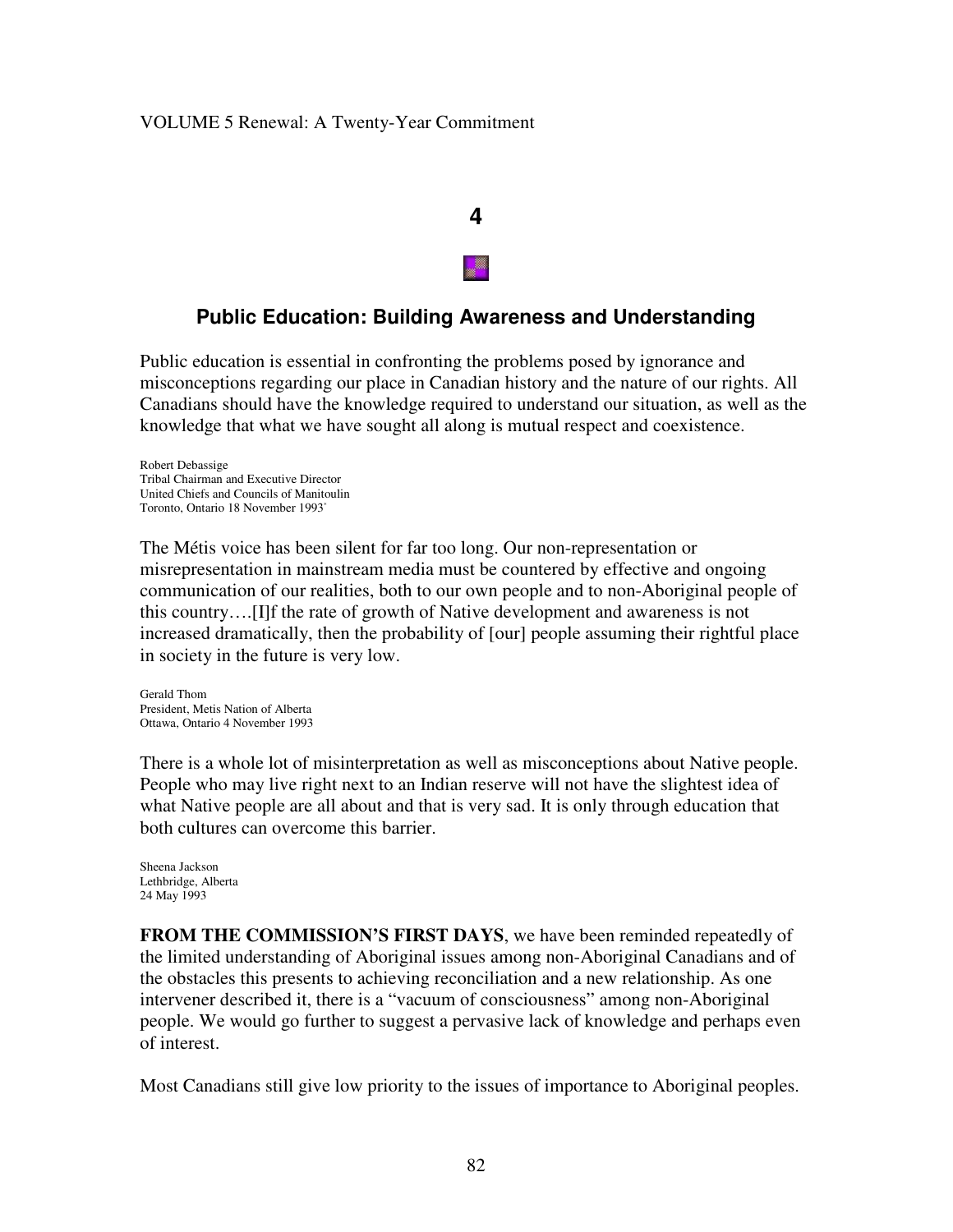Aboriginal people in Canada continue to suffer the damaging effects of bias and racism at the hands of other Canadians. The news media generally devote little effort to providing information on Aboriginal issues. Very few institutions try to bridge the differences between Aboriginal and non-Aboriginal people or between different Aboriginal peoples.

Without accurate knowledge it is all too easy for negative stereotypes and simple ignorance to strangle communication. As François Trudel, a Laval university anthropologist, told us,

The first principle [of cultural accommodation] is knowledge of the other…I believe that it is the most fundamental principle in any human relationship, whether between individuals or between groups, and that so long as there is a lack of knowledge of the other, any prospect for establishing or re-establishing the ethnic and social relationship between Aboriginal and non-Aboriginal may be illusory, if not utopian. [translation]

François Trudel Head, Department of Anthropology, Laval University Wendake, Quebec, 17 November 1992

Yet knowledge alone is insufficient to change fundamental attitudes. Despite an overlay of concern, it does not take much provocation to uncover prejudiced attitudes and deepseated hostility among Aboriginal and non-Aboriginal people alike. Sound information is an important element in overcoming this hostility. But also needed are opportunities for meaningful interaction as well as strong public role-modelling by leaders of both sectors — and not only the political leadership. Finally, ways need to be found to make discriminatory and racist behaviour unacceptable in private as well as public circles. The building of an open and inclusive society is a complex process that extends well beyond what is commonly understood as public education.

Brian Dickson, the former chief justice of Canada appointed to advise the prime minister on the Commission's mandate, emphasized the importance of public education. He saw the Commission itself as a vehicle for increasing public awareness of Aboriginal issues. Acting on his advice, we conducted extensive public hearings and round table consultations and published commentaries, discussion papers, special reports, and research studies. Special initiatives have included information videos, a telephone hotline in Aboriginal languages as well as in English and French, and the CD-ROM version of our final and special reports, public hearings transcripts, and some of our research studies.

In this chapter, our purpose is to address the practical question of how to approach public education and the changing of public attitudes in a period of tight budgets and limited attention spans. If a major and sustained effort in public education is required, as we believe it is, where and how should it begin?

By public education we mean activities that can help increase public awareness of Aboriginal issues and contribute to reconciliation and understanding. They include news coverage and media activity of all sorts; conferences and seminars; awareness activities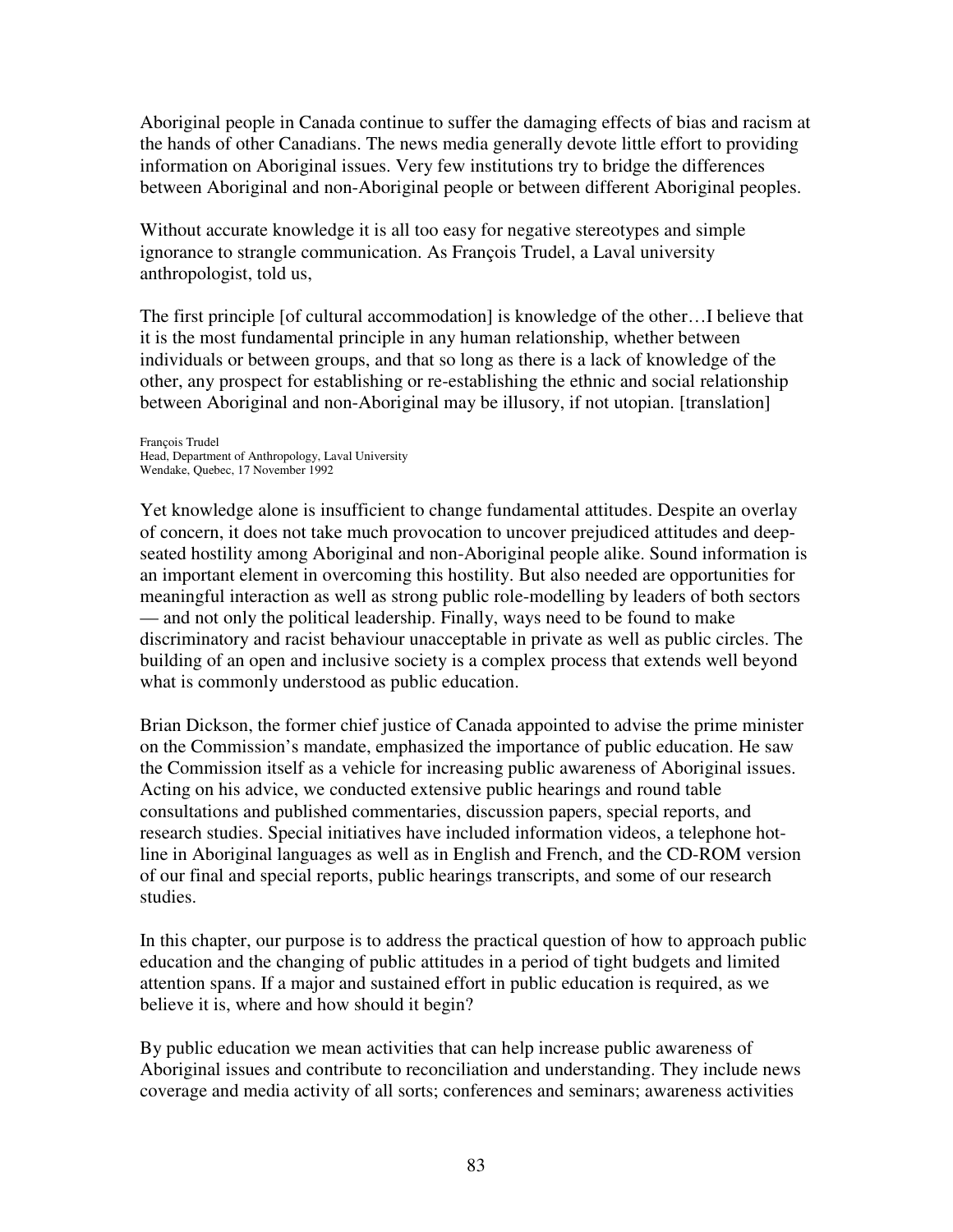in schools, workplaces and communities and in local and national organizations; the use of symbols and cultural activities; and special initiatives such as exchanges between families, communities and associations and twinning between Aboriginal and non-Aboriginal communities or organizations.

Ultimately the kinds of activities we are advocating will influence social change, affecting people's behaviour and attitudes. They need to be undertaken as a long-term endeavour, for it will take time to change biased perceptions that have developed over generations. Innovative techniques will be required to break through the veil of indifference among non-Aboriginal Canadians and create opportunities for direct contacts between people.

Aboriginal and non-Aboriginal people alike have a common interest in creating a new relationship based on mutual respect and reconciliation. The benefits to Aboriginal people and their communities are obvious, whether measured in terms of autonomy, healing, cultural recognition or economic development. For non-Aboriginal people, the benefit lies in the opportunity for Canadians to move beyond policies that are the failed relics of colonialism. This will change Canada's reputation abroad and people's selfrespect at home, as Nora Dewar Allingham commented in an essay on racism submitted at our public hearings by the Canadian Teachers' Federation:

If I work to maintain the power of the dominant White group, I can continue to participate in the privilege that power confers. If I work to empower others, I am unlikely to be a direct recipient of any privilege that they may gain. l will, however, be a member of a society for which I feel less shame and anger and in which I may be able to participate more equally and more richly. I fear a social order which diminishes groups and individuals — I am equally diminished. 1

Public education should be interactive and promote dialogue, balance, and a sense of sharing. Many of the successful examples of public education involve local consultation, face-to-face contact and collaboration between Aboriginal and non-Aboriginal people on a basis of equality. Direct personal contact works to dispel stereotypes and lower barriers to co-operation.

A number of corporations and governments have been successful in developing a focus on Aboriginal issues, through approaches such as affirmative action, cross-cultural training, and the appointment of Aboriginal people to boards of directors, senior executive positions, and government agencies and commissions.

Our public hearings stimulated a number of non-Aboriginal organizations to establish internal task forces and mechanisms to ensure they are sensitive to Aboriginal issues. These pioneering initiatives have not yet become common, but they are valuable precedents for the future.

#### **Recommendation**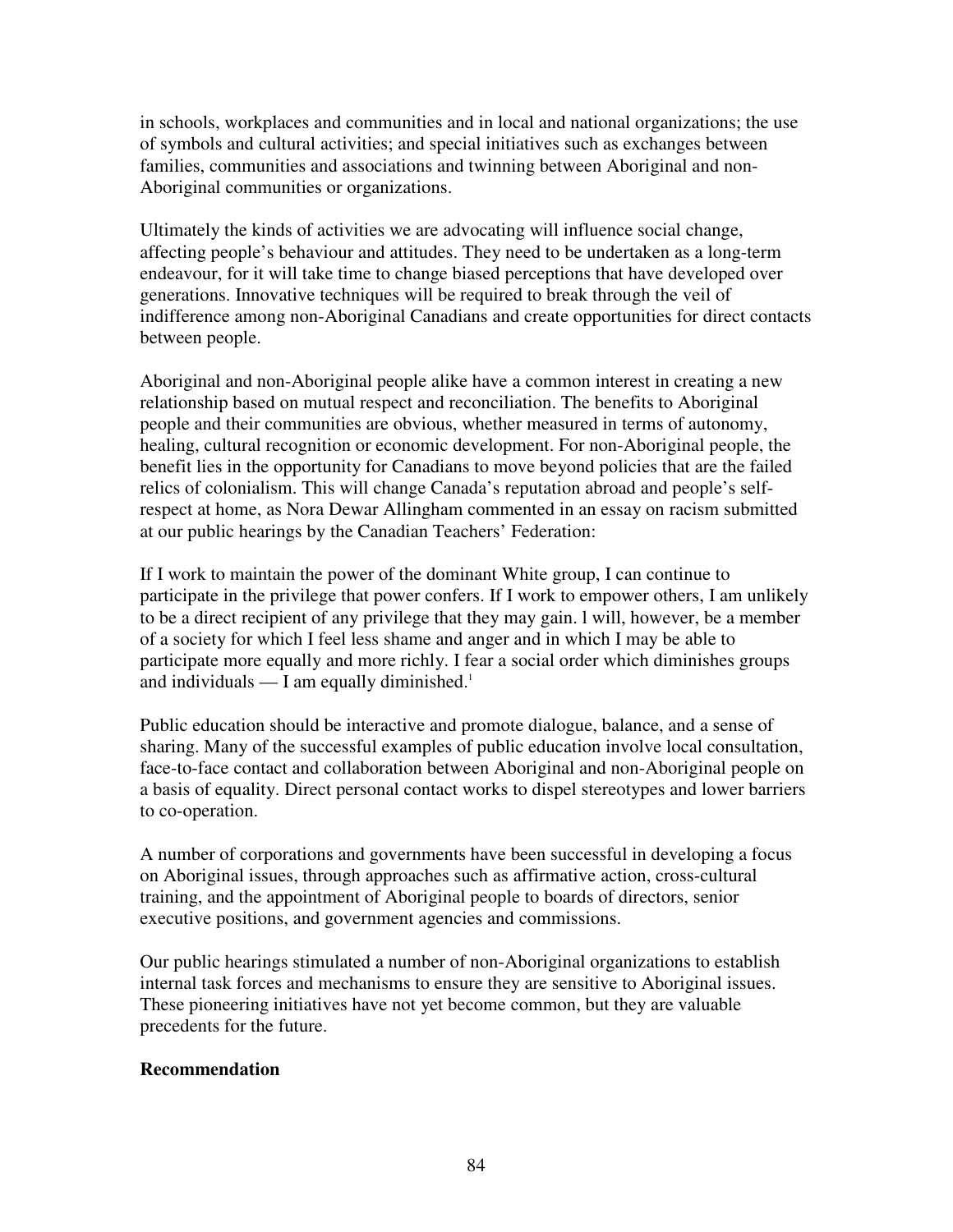The Commission recommends that

### **5.4.1**

Public education on Aboriginal issues be based on the following principles:

(a) Building public awareness and understanding should become an integral and continuing part of every endeavour and every initiative in which Aboriginal people, their organizations and governments are involved and in which non-Aboriginal governments and stakeholders have a part.

(b) Public education should involve both the sharing of information and a process of interaction, leading in time to a shared sense of advocacy and of public support.

(c) Non-Aboriginal organizations and corporations should establish internal mechanisms to make themselves aware of the distinctive needs of Aboriginal people whom they serve or employ and to ensure that they respond to those needs.

# **1. Making Public Education a Reality**

# **1.1 Creating Dialogue**

We turn now to specific suggestions and ideas that can contribute to raising public awareness. One of the priorities brought to our attention is the need for personal contact and interaction between Aboriginal and non-Aboriginal people, both individually and in groups. A number of interveners spoke of the need for bridging, for opportunities for dialogue. One was an ad hoc group of 22 Aboriginal and non-Aboriginal young people, formed with the support of Quebec's youth advisory committee (Comité permanent de la jeunesse). The other, the Forum paritaire (Quebec Equality Forum), brought together Aboriginal leaders with leaders of non-Aboriginal unions and other groups to seek common ground on the future of Aboriginal people in Quebec.

Another group, the Aboriginal Rights Coalition (ARC, initially known as Project North), acts as a collective voice on Aboriginal issues for Canada's churches and has attempted to perform a bridging role. Its membership includes some Aboriginal representatives. ARC has been effective in many of its efforts in public education, notably during the time of the northern pipeline inquiry, when the question of developing a pipeline on the Mackenzie River was opened to direct input from the communities concerned. Project North helped to make northern development an issue across the country by bringing Aboriginal speakers from the North to town meetings and public forums in southern Canada.

Some organizations have already shown a capacity to bridge the gap between Aboriginal and non-Aboriginal people — notably a few municipal governments serving a significant Aboriginal population; some churches; some trade unions; a number of educational institutions at every level; friendship centres; and, on occasion, federal, provincial and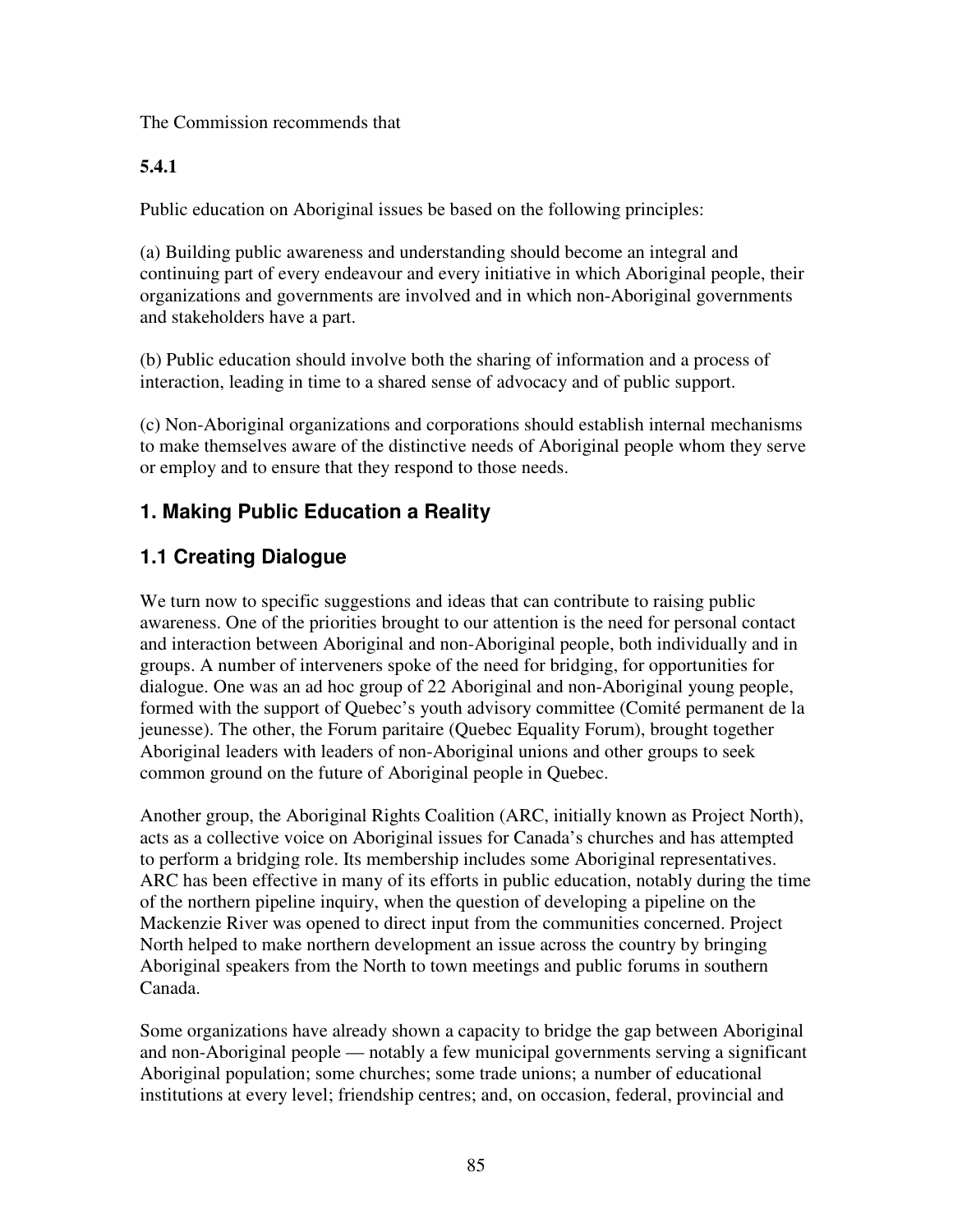territorial governments. Together, these institutions have the potential to touch the lives of most Canadians. They present a fertile field for action, and there are many precedents on which to build.

## **1.2 Cross-Cultural Communication**

The goal of cross-cultural training is to sensitize persons whose work brings them into contact with people of another culture to the others' characteristics and needs. Some employers have begun to provide such training in the workplace. B.C. Hydro provides cross-cultural training workshops for its employees across the province. Hydro-Québec has a similar program for employees whose work involves Aboriginal people or communities. In Ontario, the provincial government supported an initiative of the Ontario Public Service Employees Union that has taken more than 300 of its leaders and senior staff through cross-cultural training schools held on Aboriginal territory. 2

Many opportunities exist for cross-cultural communication. There is a tremendous need for accessible materials that can be used in schools, in adult education and by community organizations. The abridged version of this report and the CD-ROM version (which is accompanied by a guide for educators) are intended to help fill that need, as are certain key chapters from this report itself, such as the chapters on the Aboriginal dimension of Canadian history in Volume 1 and the treaty relationship in Volume 2.

Cross-cultural education can take place through the print and broadcast media and through community conferences, workshops and task forces. Quebec has shown a particular aptitude for bringing diverse groups together through the use of tables de concertation, a form of round table or task force involving community leaders meeting regularly for a period of several weeks or months.

Aboriginal communities can open their doors to visitors from surrounding areas as well as to eco-tourists from abroad and create jobs in the process. Friendship centres and communities can help bring the Aboriginal past to life by producing information profiles on local Aboriginal history. The potential exists almost everywhere for exchange visits, participation in ceremonies and festivals, work placements, and various forms of twinning to encourage communication between cultures.

Australia has taken several initiatives in recent years aimed at creating a new relationship with its Aboriginal population. These include the very successful use of a network of hundreds of community-based reconciliation study circles, which are linked with other activities such as public meetings with Aboriginal speakers and projects to identify Aboriginal sacred sites. The Australian government produced 4,000 local history kits to assist the efforts of parents' committees and Aboriginal organizations to promote learning about local indigenous history.

In 1990 Australia established a national Council on Aboriginal Reconciliation with a distinguished Aboriginal and non-Aboriginal membership. Its mandate includes educating non-Aboriginal Australians about Aboriginal history and cultures and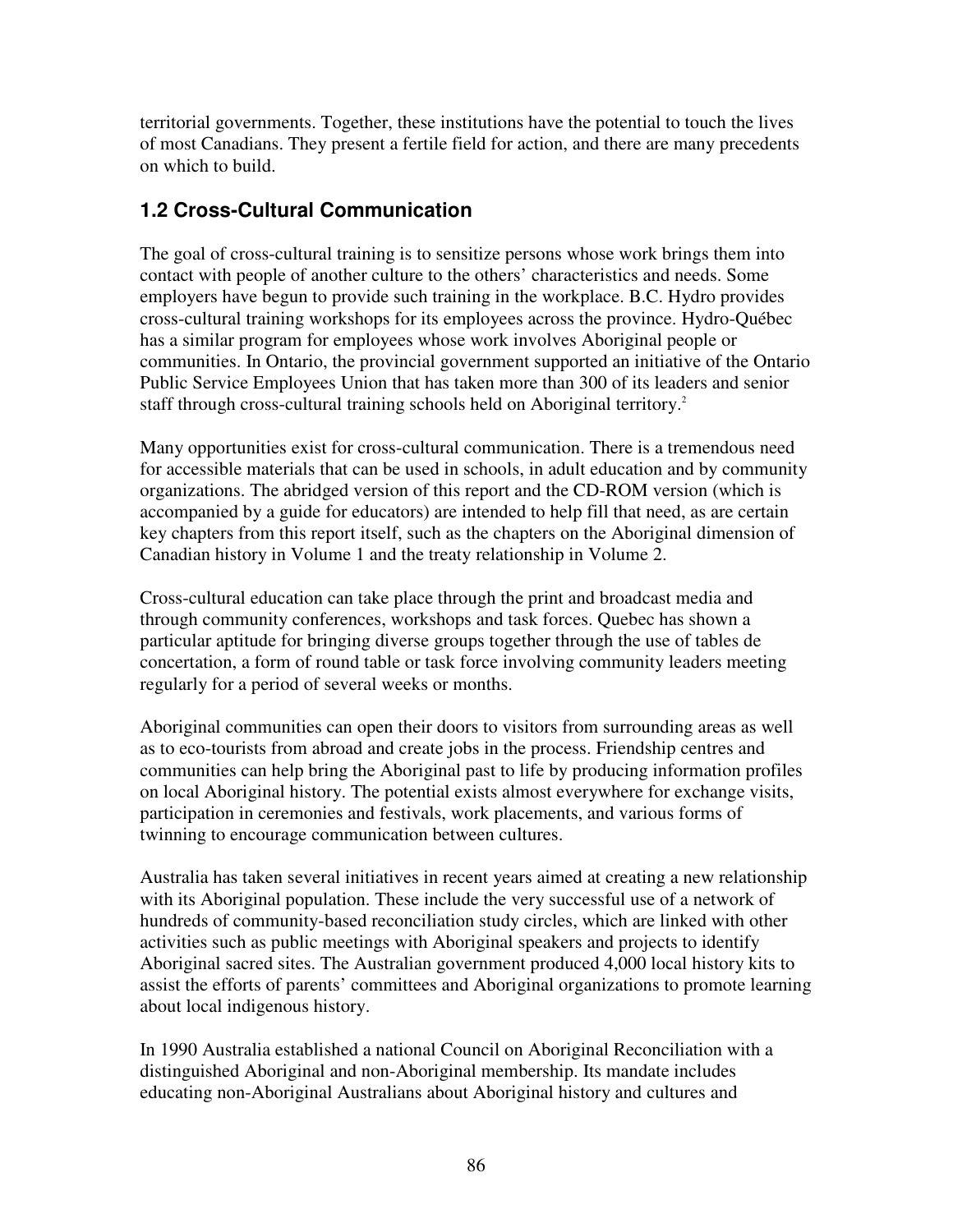developing proposals for a treaty or some other form of national reconciliation. It has produced an impressive series of booklets outlining major issues and calling for public response. Similar initiatives would be of benefit in Canada. We have recommended the creation of a major project to develop a general history of Aboriginal peoples (see Volume 1, Chapter 7) as well as agreements to identify and set aside sites that are sacred and of historical significance to Aboriginal peoples for Aboriginal management and, where appropriate, development of public information.

## **2. Stakeholder Groups**

Two main groups of stakeholders can be distinguished for purposes of public education: those with a broad mandate and a constituency that includes both Aboriginal and non-Aboriginal people and those with particular interests that may be affected by changes in Aboriginal communities and by the exercise of Aboriginal rights. Religious institutions, municipalities, and the education sector belong to the first group. Those with particular interests include service providers, people with environmental concerns, resource users such as hunters and outfitters, and a range of business organizations and companies. The labour movement has a foot in each camp.

# **2.1 Religious Institutions**

Of all the non-governmental institutions in Canadian society, religious institutions have perhaps the greatest potential to foster awareness and understanding between Aboriginal and non-Aboriginal people. This potential exists even though the Christian churches' historical role was often that of supporting the dominant society and contributing to the marginalization of Aboriginal people.

Religious institutions can make a unique contribution today and in the future for several reasons. They are physically present in most communities across the country; through their organizational structures they can participate in public discussions at every level of Canadian society, from the neighbourhood to the national scene. Churches have had a long, albeit problematic, historical association with Aboriginal people. Some also have a track record in promoting public awareness of Aboriginal concerns. This is evident in activities such as the Aboriginal Rights Coalition and in internal restructuring to encourage greater Aboriginal involvement in church affairs, such as the All Native Circle of the United Church of Canada.

These institutions can provide a channel for distributing accurate information about Aboriginal culture and society along with the facilities to encourage public discussion of issues as they emerge. They have the capacity to facilitate interaction between Aboriginal and non-Aboriginal people not only at worship, but through the wide range of related service clubs and other organizations serving all ages that are found in most congregations.

Canada's religious bodies bring an ethical framework to issues of community and interpersonal relations, both nationally and locally. They are perceived as carrying moral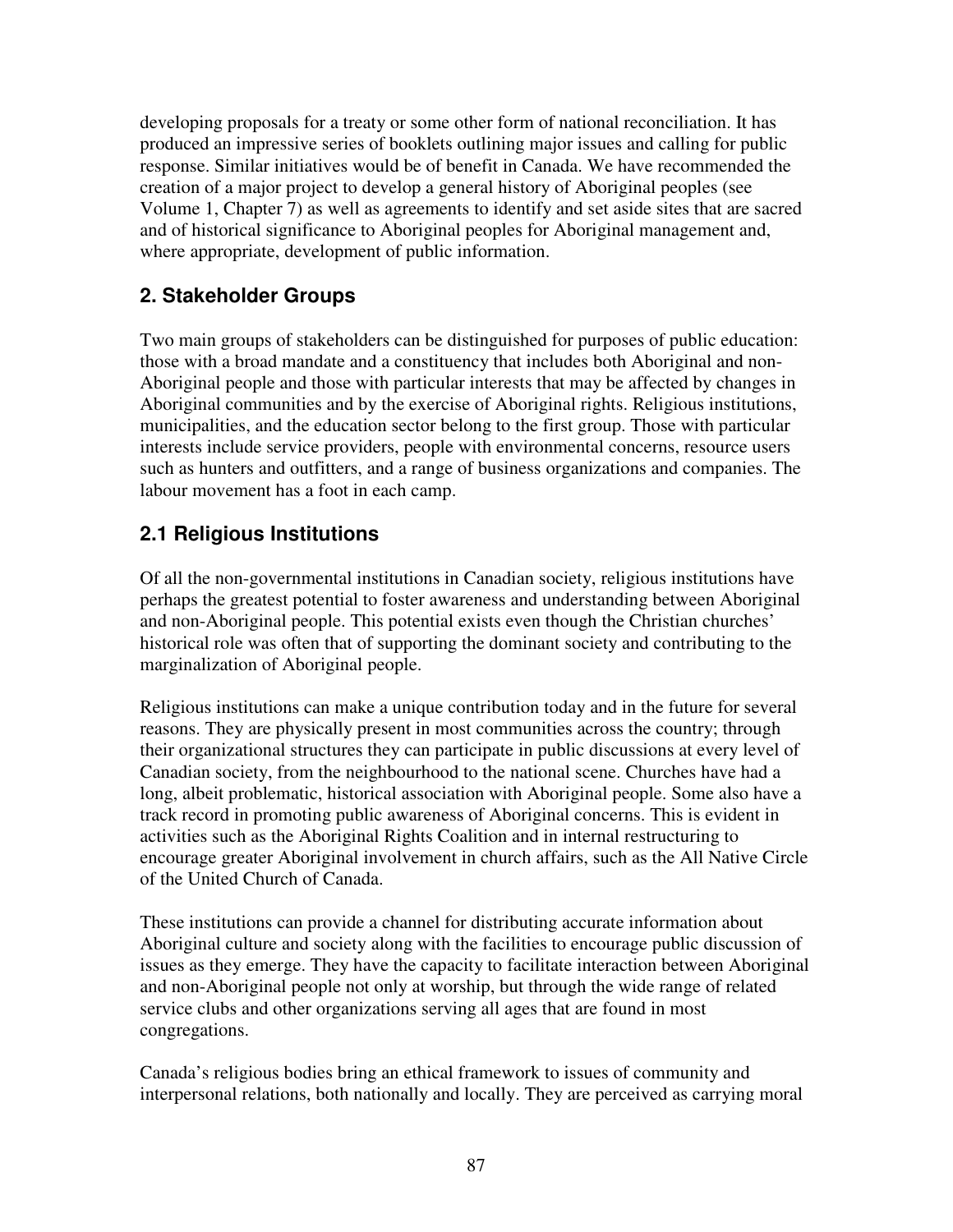authority and the capacity to exert leadership in their communities. This is a valuable resource, for the work of reconciliation has just begun, and they have a vital role in this process.

They can also engage in advocacy at the local level, particularly in cases where Aboriginal and non-Aboriginal people are becoming polarized around conflicts relating to lands or resources. Local bodies often have the stature to step in and help moderate such conflicts. Better still, they can try to anticipate situations of this kind and to help develop strategies to avoid polarization.

## **2.2 Municipalities**

In Volume 4, Chapter 7 we offered several recommendations that address the relationship of Aboriginal people to municipal governments and mainstream institutions in urban centres. These included the creation of designated positions for Aboriginal representatives on local agencies, boards and commissions and the creation of Aboriginal affairs committees to advise city councils and school boards.

Like the religious institutions, municipal governments have enormous potential to promote public education and to contribute to constructive interaction between Aboriginal and non Aboriginal people. There is some form of local government in every corner of Canada. Mayors and local councillors hold positions of respect and can use their influence to fight racism and to bring communities closer together. Local governments have the capacity to organize forums, festivals, and cultural events that give Aboriginal people and issues a higher profile. Town halls, public libraries and community centres have the physical facilities to host displays on Aboriginal history and culture and events aimed at promoting understanding. Initiatives like Calgary's annual Native Awareness Week provide models that could be emulated in every city across Canada.

Municipalities should be leaders in ensuring that police and other employees receive regular cross-cultural training. They should be addressing practices that have tended to restrict the access of Aboriginal people to municipal employment in many communities. If a municipality supports community economic development or provides grants for groups involved in the arts and social services, it should give Aboriginal groups the same consideration as other citizens.

In its submission to the Commission, the Federation of Canadian Municipalities (FCM) cited a number of promising innovations through which local governments are building links with Aboriginal populations and creating awareness in the process. The FCM called for a joint strategy to strengthen ties between Aboriginal and non-Aboriginal communities. Their recommendations reflect a spirit that we wholeheartedly support:

Municipal leaders must combine efforts with Aboriginal leaders, both nationally and locally, to identify barriers of mistrust, misperception, racism and systemic discrimination….Municipalities must be proactive and supportive [in achieving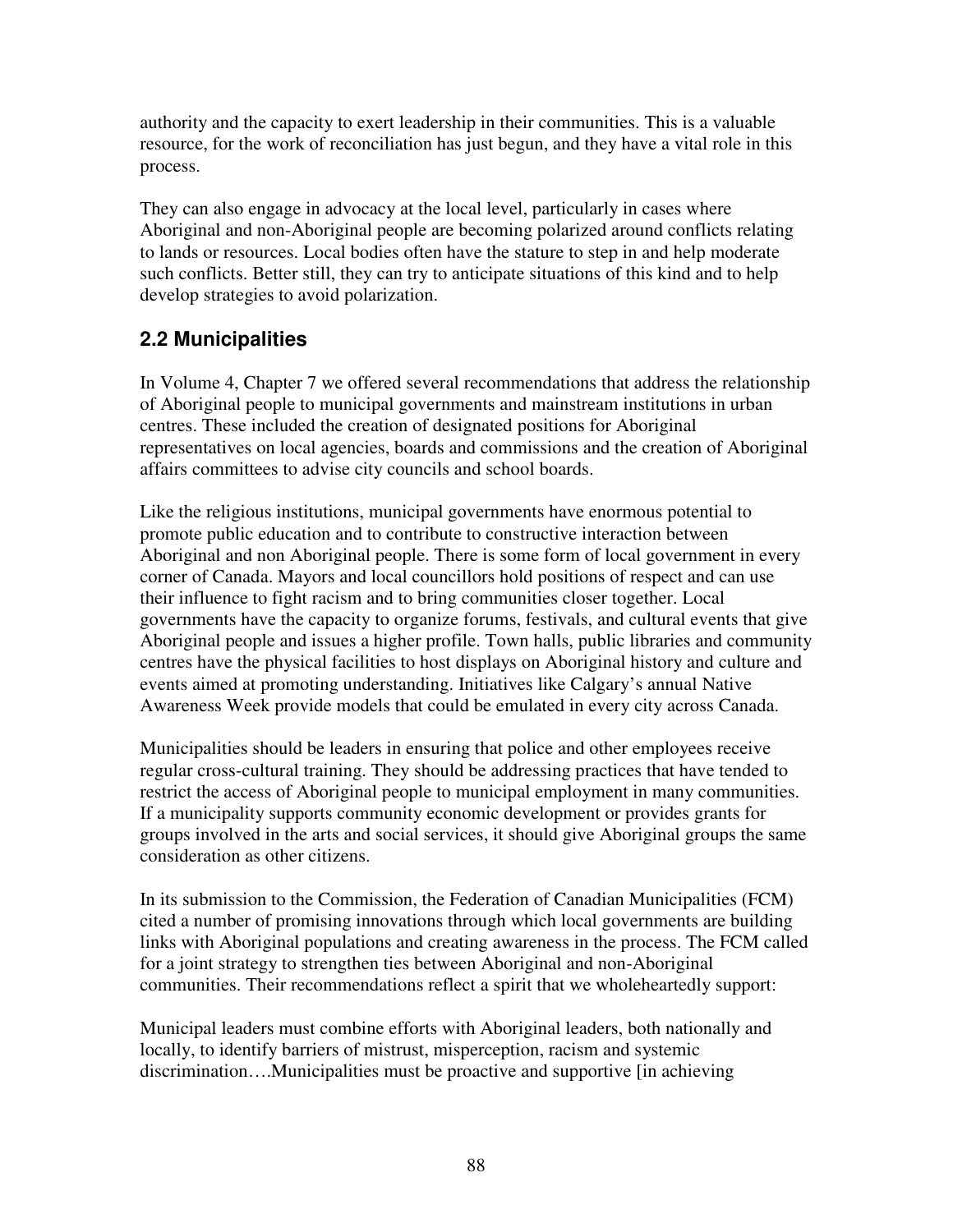successful relations with Aboriginal people]…Improved Aboriginal political participation and managerial representation at the municipal level must be pursued.

Federation of Canadian Municipalities Montreal, Quebec 1 December 1993

# **2.3 Educational Institutions**

Since formal education is examined at length in Volume 3, our concern here is how the education system can contribute to building awareness and understanding of Aboriginal issues outside regular classroom instruction. Like municipalities, school boards have an obligation to Aboriginal constituents that is often not fulfilled. They too have the physical facilities and the resources to organize programs and events that reach out to inform the non-Aboriginal population and promote interaction.

Community colleges (CEGEPs in Quebec) and universities are similarly endowed. They can organize continuing education programs on a collaborative basis with Aboriginal communities and organizations. They have the skills to work with students and outside bodies to develop a knowledge of local Aboriginal history and to make it known throughout the community. They have the capacity to prepare discussion guides and information kits on Aboriginal issues and to assist people to organize study groups in the community. They can bring Aboriginal and non-Aboriginal people with common interests together through conferences and workshops, particularly when there are contentious issues — such as British Columbia's treaty process — that need to be better understood. We also hope that these institutions will be catalysts for discussion of our report and recommendations.

Post-secondary institutions can give their students direct experience of Aboriginal communities by organizing work placements. The recent emergence of Aboriginal student centres and resource centres at several universities is an important development, both for the support they provide to Aboriginal students and for their contribution to understanding of Aboriginal issues among non-Aboriginal students.

## **2.4 Labour Unions**

Although unions have a significant number of Aboriginal members, they have only recently begun to acknowledge Aboriginal people as a constituency and to address their concerns. Unions have traditionally supported the cause of Aboriginal rights but have not devoted much time to exploring how the exercise of those rights may affect their current members. Some Aboriginal people have risen to senior positions within the labour movement, including Ethel LaValley, who was elected to the newly created position of Aboriginal vice-president of the Canadian Labour Congress (CLC) in 1994.

Clearly there are still many problems in the relationship between Aboriginal people and unions. Rules designed to protect the job security of unionized workers can serve as obstacles to Aboriginal people seeking to be hired or trained. The union may be blamed if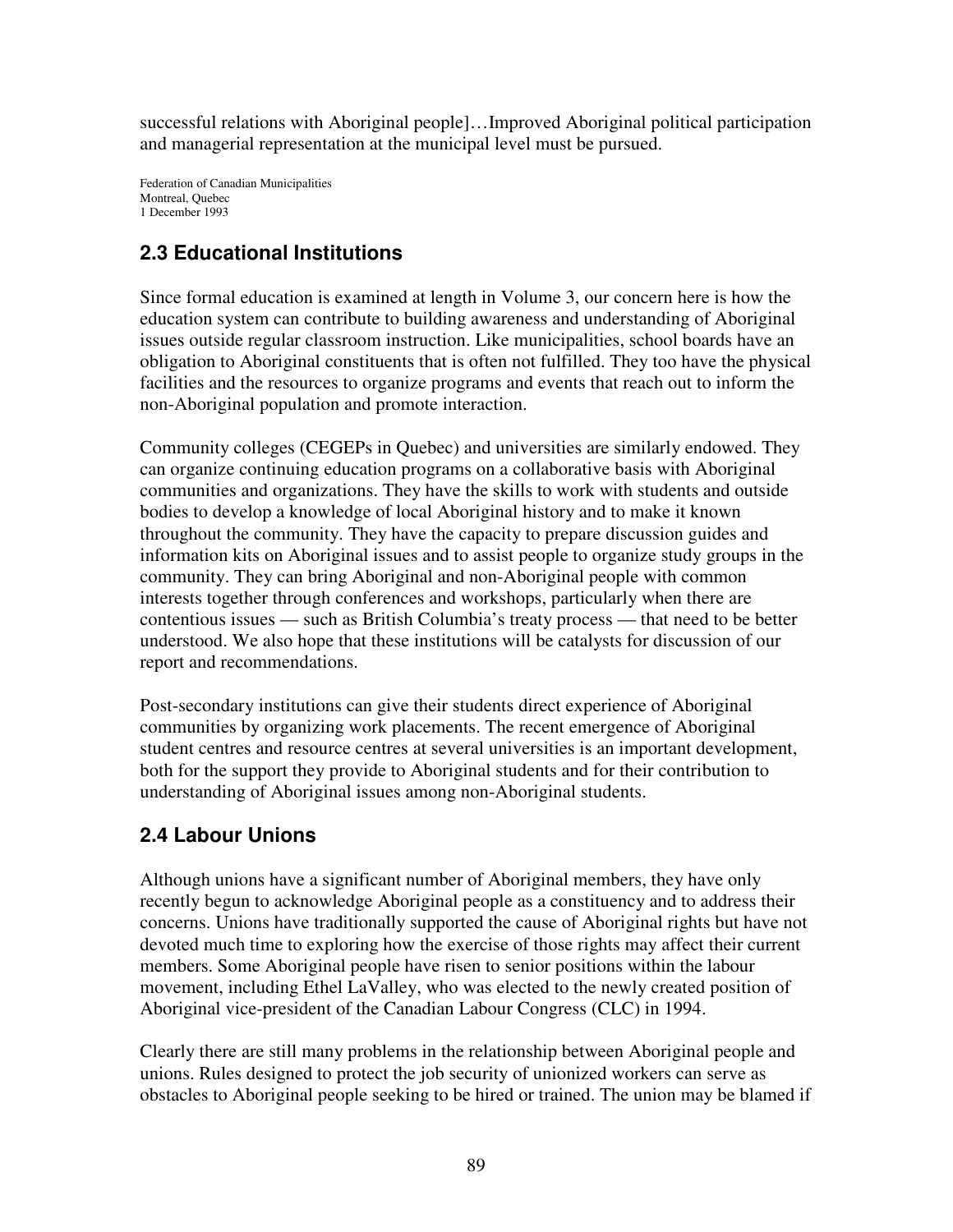an employer decides not to take on Aboriginal workers. When jobs are scarce, as is the case in most northern areas, these problems are inevitably more acute. This can be particularly difficult as Aboriginal communities seek to increase the number of Aboriginal people working in fields such as education, child welfare and other social outreach activities where cultural awareness and understanding have a high importance.

At our hearings, the CLC put forward a comprehensive program to develop awareness of Aboriginal issues at all levels of the labour movement, using resources such as union newspapers, videos, and training programs. It said that unions should reach out to Aboriginal students and communities in an effort to counter the negative perceptions of unions among Aboriginal people. It proposed that employers agree to collaborative employment equity programs in the workplace and allow Aboriginal awareness and antiracism training to be provided during working hours.

We welcome the approach taken by the CLC, as well as other signs that the labour movement is taking constructive steps to reach out to Aboriginal people. Unions have a history of commitment to social justice and have established programs to train and educate their members. These assets can and should be used to help raise awareness and understanding of Aboriginal issues. At the same time there is a need to develop more creative and flexible solutions to practical problems in relations between Aboriginal people and unions, especially at the local level.

# **2.5 Professional Organizations**

Our hearings indicated that many professional bodies are beginning to look at the concerns of their Aboriginal membership or the need for greater awareness and understanding of Aboriginal issues. Two examples illustrate the progress being made. Beginning in 1990, the Canadian Medical Association (CMA) established a two-year working group on Aboriginal health; brought an Aboriginal physician onto its staff through an executive interchange with Health Canada; held a conference to examine Aboriginal health issues; and developed a series of proposals dealing with government policy and the CMA's own activities. It also supported the development of the Native Physicians' Association, which operates independently but has become a strong influence on Aboriginal health issues within the CMA.

The organization of Quebec lawyers, the Barreau du Québec, has also taken steps that promise a continuing focus on Aboriginal issues. It created a standing committee on Aboriginal law in 1993 and established a program of information and training on Aboriginal issues for Quebec jurists in 1994. At our hearings the organization undertook to designate members who could assist in providing information to the public and to Aboriginal communities with respect to Aboriginal rights. It expressed particular interest in learning from Aboriginal people about non-judicial means of dispute settlement.

Professional bodies are generally seen as credible by their members, and they have mechanisms to provide education and training. These bodies can have a substantial influence if they decide to make Aboriginal issues a priority.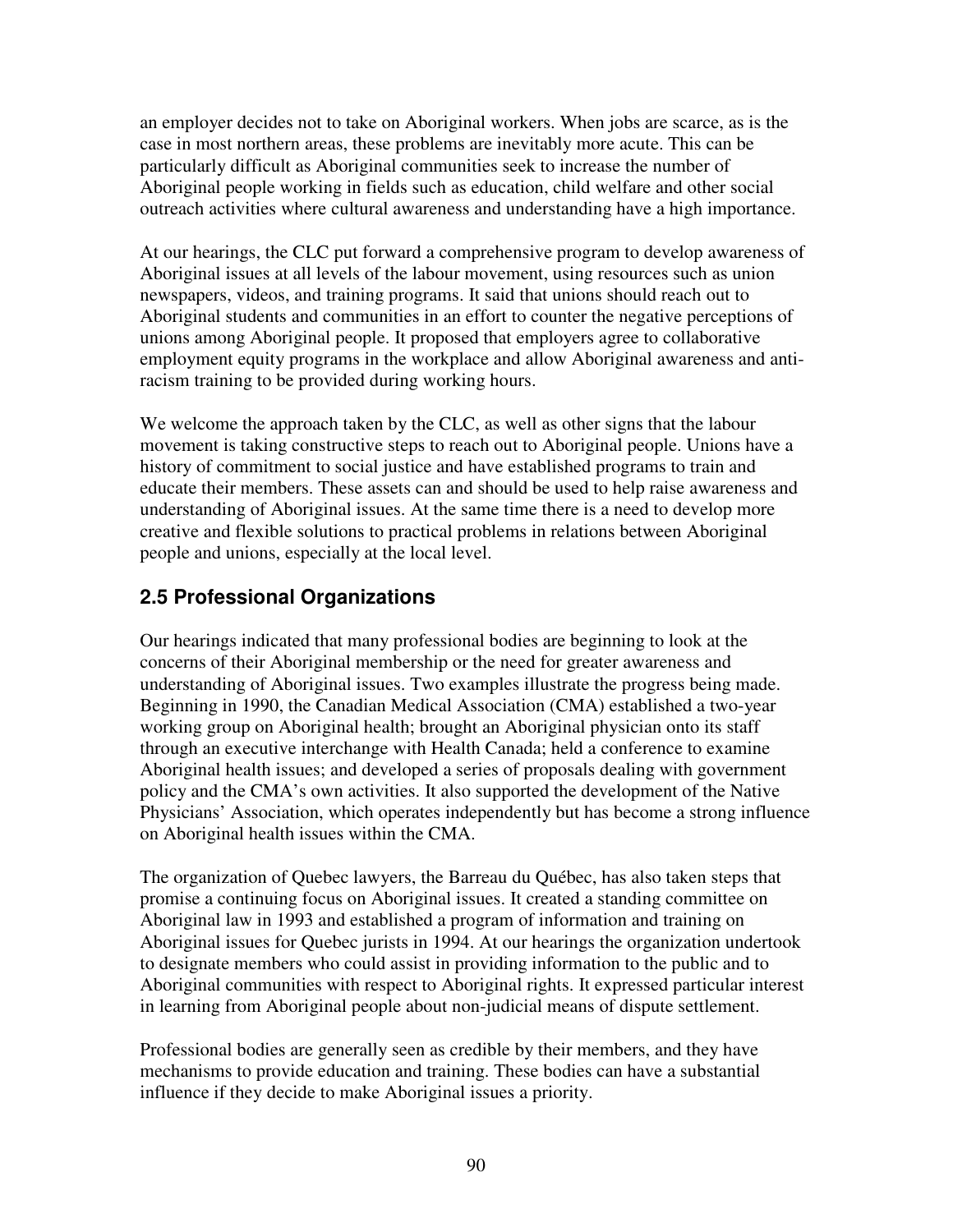## **2.6 Other Stakeholders**

Many other stakeholders are potentially affected by changes in Aboriginal communities and by the development of Aboriginal rights. Their diversity is reflected, for example, in the broad range of third-party interests represented on the treaty advisory committee established as part of the British Columbia treaty process.

These other stakeholders sometimes raise obstacles to the exercise of Aboriginal rights, but many are also in a position to help the non-Aboriginal population gain a greater understanding of Aboriginal issues. A number of national associations have established task forces or special committees, for example, to focus their members' attention on Aboriginal issues.

As the economic strength of Aboriginal people increases, corporations and financial institutions have begun to focus on Aboriginal issues by establishing Aboriginal business units and moving Aboriginal people into senior executive positions. The Bank of Montreal, the Royal Bank, the Toronto Dominion Bank and certain provincial utilities are examples. Syncrude, a large producer of synthetic oil in Alberta, has linked awareness activities and cross-cultural training with recruitment of Aboriginal workers and programs to support the development of Aboriginal communities and businesses. <sup>3</sup> For business, the value of these initiatives can be measured not just in goodwill but in opening doors for profitable collaboration in Aboriginal economic development.

#### **Recommendation**

The Commission recommends that

### **5.4.2**

Bodies that represent or serve both Aboriginal and non-Aboriginal people

(a) be proactive and innovative in promoting understanding of Aboriginal issues; and

(b) review their own activities to ensure that they contribute to cross-cultural understanding and enhance relations with Aboriginal people.

# **3. Aboriginal Organizations**

Aboriginal people and their organizations have a critical role to play. National Chief Ovide Mercredi of the Assembly of First Nations made this point to an Australian conference in 1993. He warned that Indigenous peoples need to act and went on to offer this counsel:

[Y]our strongest ally in the end will be public opinion. Not the government's but public opinion. You have to organize to shape it. You have to organize so that they become your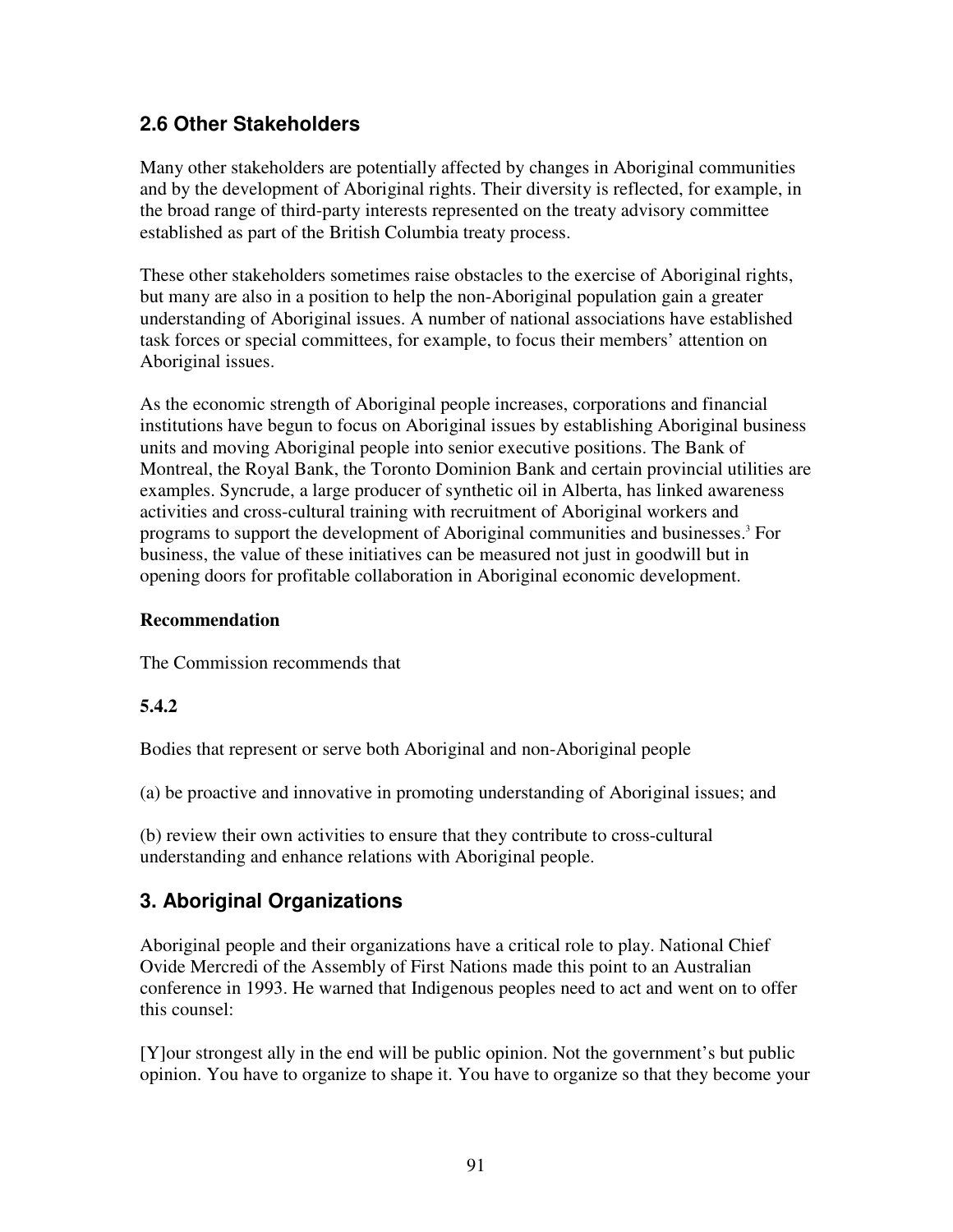friends, your supporters….You have to focus on the conduct of their governments and you make their governments the issue, not the people whose support you need. 4

Aboriginal people living in Canada have many agendas. For some the priority is selfgovernment and control of their own territory; for others, notably in urban areas, it is how to maintain a distinct culture in a context of continuing interdependence. Whatever the issues, it is critical that Aboriginal people reach out for support to advance their cause. The need for networks and linkages to non-Aboriginal organizations must be recognized even if the cause being advanced is greater autonomy.

Aboriginal organizations can be the key to creating opportunities for interpersonal contact. Visits to reserves to meet with elders, educators and leaders should be encouraged; Aboriginal speakers could be made available for public forums where they can explain issues and respond to questions; pow wows and other events should encourage access by people from surrounding non-Aboriginal communities. The content of these encounters does not have to be political; understanding can develop through visits of youth groups or sports teams or through exchanges between school classes.

Aboriginal organizations can also be agents of change, prodding and lobbying society's institutions to examine how they can respond better to the needs and aspirations of Aboriginal communities. These initiatives can provide graphic illustration of the problems facing Aboriginal people, as, for example, the Assembly of Manitoba Chiefs did in its mass filing of employment equity complaints in 1991 involving discrimination against Aboriginal workers.

We heard statements at our hearings, mainly in Quebec, about the reluctance of Aboriginal leaders and governments to accept invitations to speak or to establish advisory links with neighbouring municipalities. People in Quebec also asked that Aboriginal leaders in that province be prepared to communicate in French as well as in English, as a sign of mutual respect. These concerns should be addressed.

Aboriginal youth should be singled out for attention, in particular those growing up in urban areas away from direct contact with their home territories. In Volume 4, Chapter 7, we commended friendship centres for their work in providing a social and cultural focus for urban Aboriginal people as well as a point of contact with the non-Aboriginal population. We proposed the creation of urban cultural education programs that would extend services to Aboriginal people and allow for more outreach to non-Aboriginal residents.

#### **Recommendations**

The Commission recommends that

#### **5.4.3**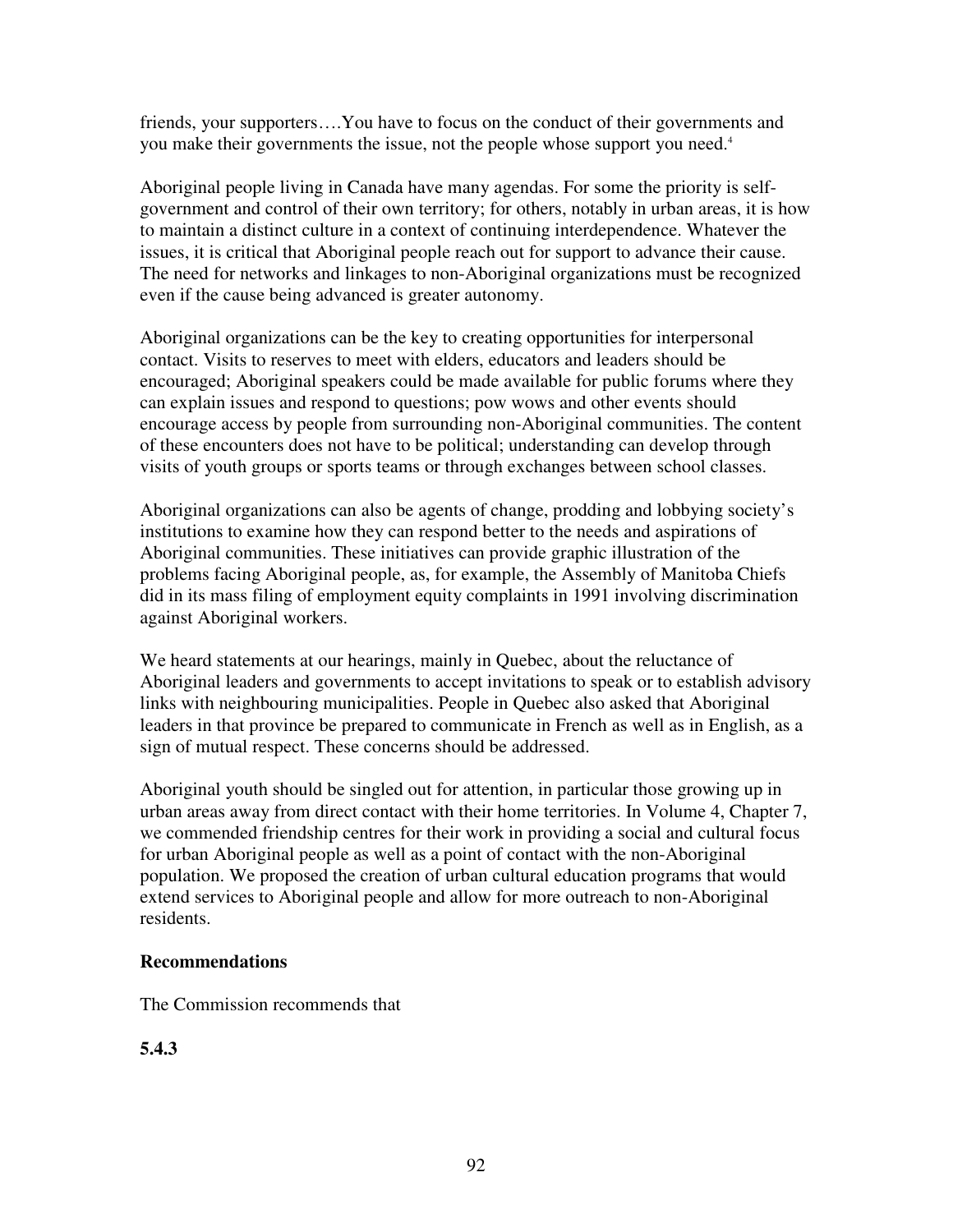Aboriginal people and organizations participate in the process of public education through direct involvement, by creating opportunities for interpersonal contact and by acting as agents of change in Canadian society.

### **5.4.4**

Aboriginal organizations and governments include their own members and citizens in efforts to build greater public understanding of Aboriginal issues and the changes now affecting Aboriginal communities.

## **4. The Media**

Most of the information Canadians acquire about Aboriginal people and societies comes from the news and entertainment media. (See Volume 3, Chapter 6, for a more detailed discussion.) When the media address Aboriginal issues, the impressions they convey are often distorted. As the Assembly of First Nations put it in its submission at our hearings:

Many Canadians have little, if any interaction with First Nations peoples in their daily lives and are likely to develop images and perceptions from newspaper articles, television programs, and commercials. Too many of those still perpetuate stereotypes which foster racism and discriminatory practices….

The tendency of the media is to emphasize conflict, differences, violence, death and destruction. The media pay less attention to harmony, consensus, peace, life and growth. The media's insistence on the immediacy of news accelerates public discussion and heightens tension. It…is at odds with the more leisurely pace of life in First Nations communities.

Assembly of First Nations Ottawa, Ontario 5 November 1993

The Canadian Association of Journalists was equally critical:

Canada's Aboriginal peoples are, in general, badly served by national and local media, whether Native or not. The country's large newspapers, TV and radio news shows often contain misinformation, sweeping generalizations and galling stereotypes about Natives and Native affairs. Their stories are usually presented by journalists with little background knowledge or understanding of Aboriginals and their communities.

The large media outlets include shamefully few Aboriginals either on their staffs or among their freelance journalists. As well, very few so-called mainstream media consider Aboriginal affairs to be a subject worthy of regular attention….The result is that most Canadians have little real knowledge of the country's Native peoples, or of the issues which affect them.

Charles Bury Chair, Canadian Association of Journalists Ottawa, Ontario, 15 November 1993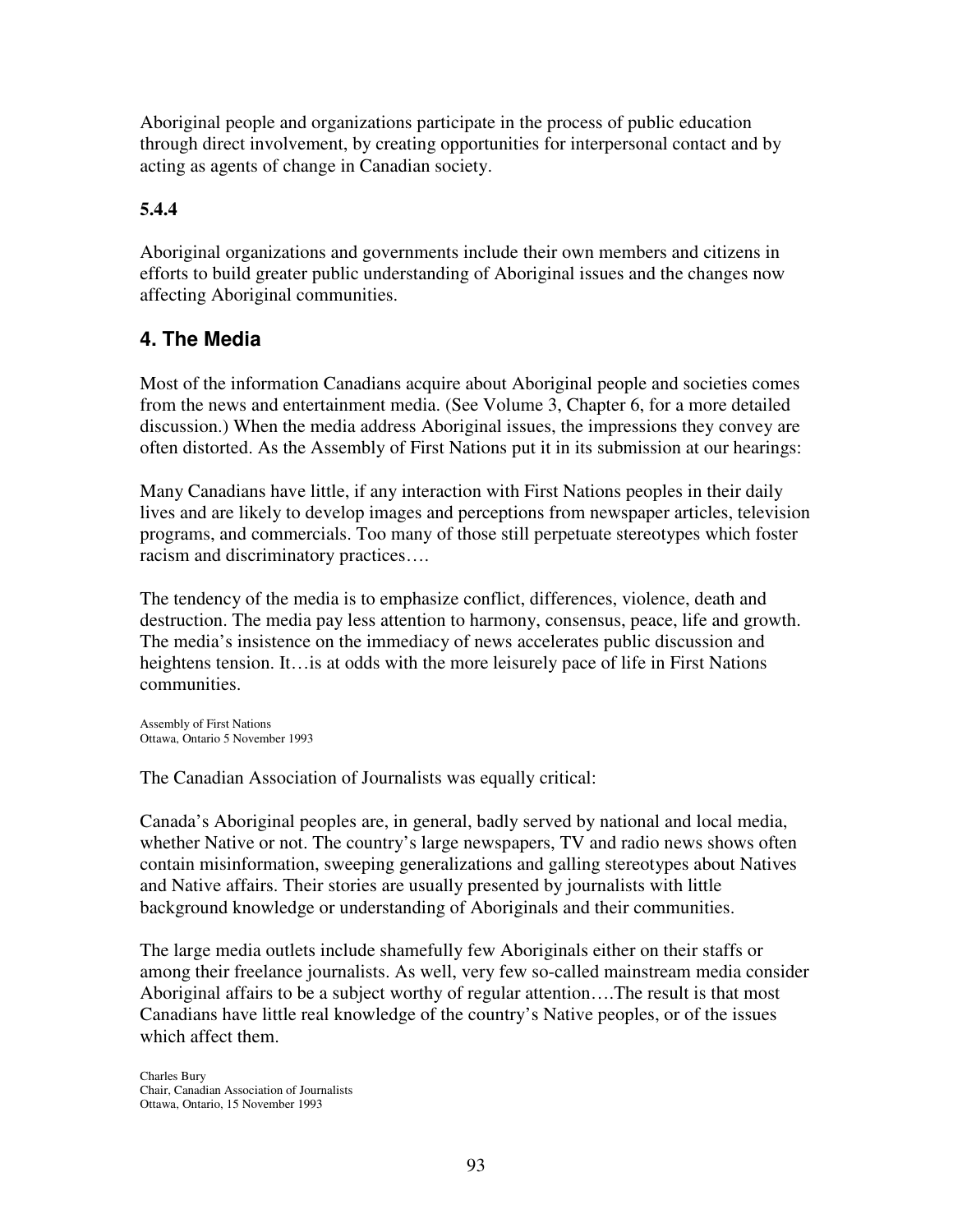There are only a handful of Aboriginal people among the 2,600 journalists working at major newspapers across Canada. The situation is not much better in radio and television, apart from the vigorous, but poorly funded, Aboriginal broadcast media serving northern Canada. For the past decade there have been very few regular Aboriginal programs on the major television networks (a subject considered at greater length in Volume 3, Chapter 6). The popular CBC production, "North of 60", demonstrates the potential for quality treatment of Aboriginal themes.

The best way for news media to convey a more accurate understanding of Aboriginal issues is to include Aboriginal journalists on their staffs. This is more than a matter of waiting to be asked for a job:

It is no longer acceptable for the mainstream media to use the excuse that Native people don't apply for jobs on their newspapers, radio stations or television stations. The mainstream media owe it to their communities to reflect their cities, towns and rural areas by making their newsrooms as diverse as their communities. They have to actively pursue Native journalists to fill those voids in their newsrooms and to enhance and reflect the coverage of Native issues.

Lynda Powless Native Journalists Association London, Ontario, 11 May 1993

Aboriginal people are becoming a significant element in the audience of the major media, particularly in urban centres in western Canada. It is time for the media to recognize their presence by hiring Aboriginal journalists and broadcasters and by reporting on the achievements of Aboriginal communities, not just the problems. Some media outlets have begun to acknowledge this responsibility, for example, by providing background reports about complex issues such as treaty negotiations. This commitment should become the norm.

In Volume 3 we noted the contribution of Aboriginal media to public education in Aboriginal communities. Despite severe cutbacks in funding, Aboriginal communications societies continue to share in a national Aboriginal television service, Television Northern Canada (TVNC), as well as providing extensive community and regional radio programming. These services are not available in most southern cities, and there are no plans to provide an Aboriginal channel on cable TV. The absence of such services is unfortunate for urban Aboriginal people; it is also a serious loss for the non-Aboriginal population.

TVNC is already transmitted by satellite while continuing to serve the North; it could provide a foundation for regular Aboriginal programming that could reach the majority of Canadians in urban areas via cable. This would be an important instrument for popular education directed to the mainstream population and an important resource to support education about Aboriginal issues in the schools. A comparable service in French and Aboriginal languages should be available in Quebec.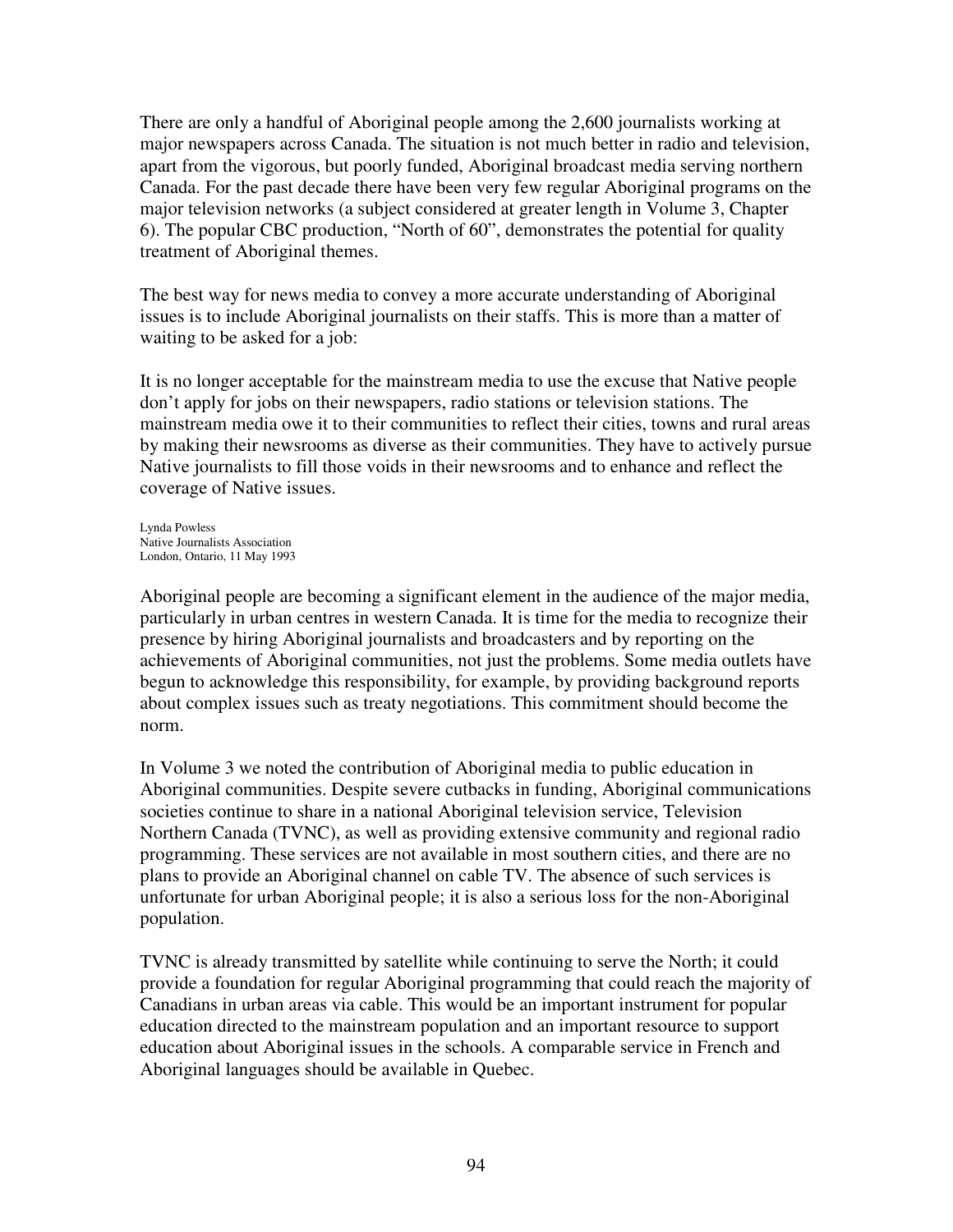Aboriginal performers such as Tom Jackson, Susan Aglukark and Robbie Robertson and groups like Kashtin have become increasingly prominent in popular entertainment. In recognition, the music industry has established a special Aboriginal category in the annual Juno awards. Lawrence Martin was the first winner of the award in 1994, followed by Susan Aglukark in 1995. The same year singer and songwriter Buffy Ste. Marie was named to the Canadian Music Hall of Fame for her contribution to greater international recognition of Canadian artists and music.

In drama, the flavour of life in Aboriginal communities has been conveyed with humour and understanding in productions such as "North of 60" and "The Rez", in Tomson Highway's plays, and in the work of writer/performers like Margo Kane. These breakthroughs build Aboriginal pride and erase stereotypical images among the mainstream population.

In 1993 the Canadian Native Arts Foundation launched the first annual Aboriginal Achievement Awards to honour Aboriginal people for cultural achievements and other contributions to the community. Many other opportunities exist to give visible recognition to the achievements of Aboriginal people; the creation of one or more Governor General's Awards for Aboriginal literature might be a good place to start.

A number of alternative media have begun to emerge that have significant potential to broaden public understanding of Aboriginal issues. These include the new speciality channels on cable television; data bases and interactive materials on CD-ROM; computer bulletin boards and the Internet; and a proliferation of new newspapers and magazines. Alternative media are hungry for material and are attracting loyal audiences, in part because of their capacity to respond to audience needs through their formats and the communication medium chosen.

Outside major cities it is difficult for journalists, researchers and policy analysts to obtain information on Aboriginal issues. New technology can be of particular use in this area. The cost of maintaining a computerized data bank on Aboriginal issues, with access via the Internet, would be low relative to the number of potential users and the amount of information available. An institution like the proposed Aboriginal Peoples International University would be an obvious candidate to provide this kind of resource. In Volume 3, Chapter 5, we recommend the creation of such an electronic clearinghouse.

#### **Recommendations**

The Commission recommends that

#### **5.4.5**

Canadian media reflect the growing presence of Aboriginal people in their audience or readership by hiring Aboriginal journalists and broadcasters and by giving greater priority to coverage of Aboriginal issues and communities.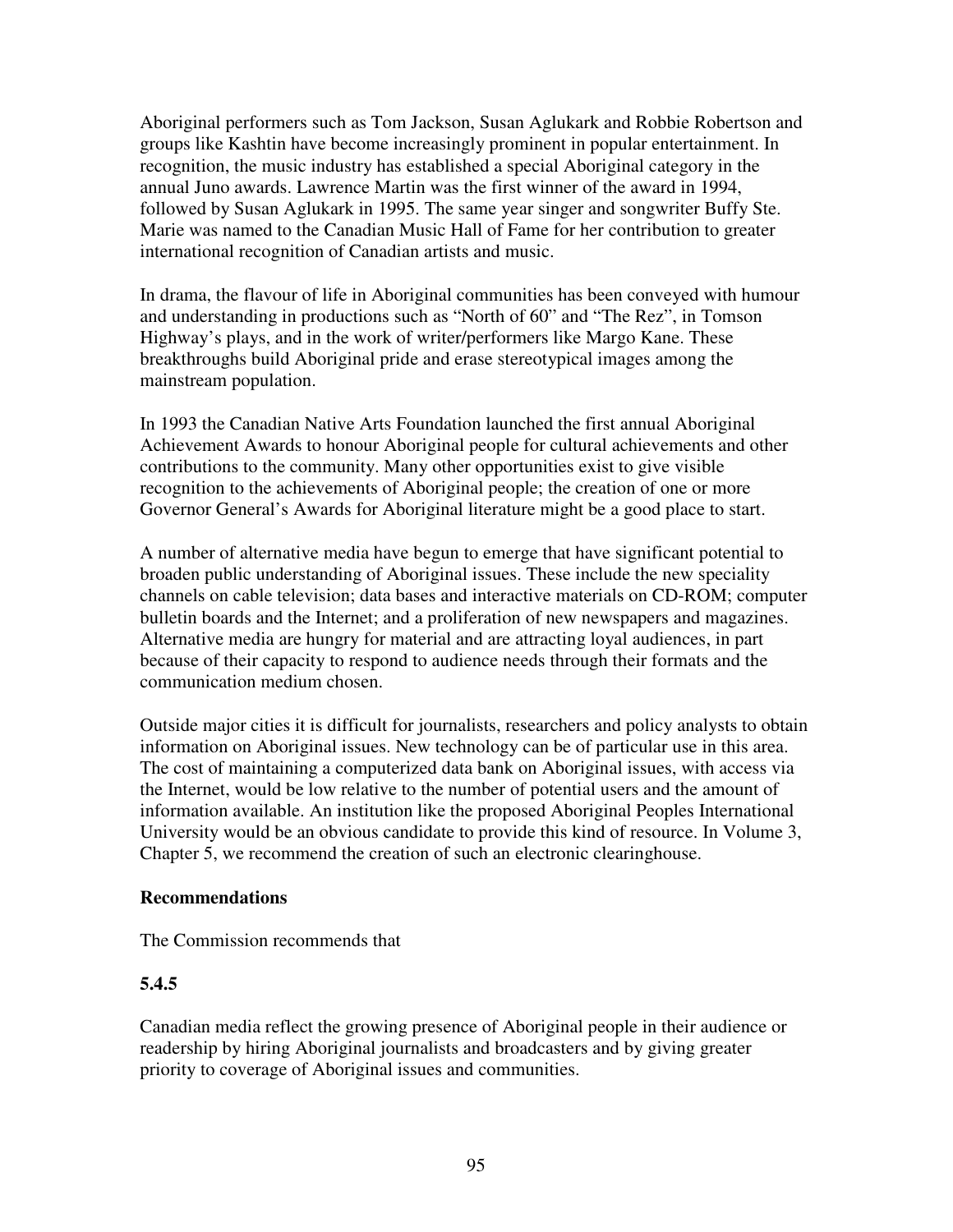### **5.4.6**

Aboriginal radio and television programming be available to all Canadians via cable TV, building on the service of TV Northern Canada and the radio services of Aboriginal communications societies.

# **5. Symbols and Special Occasions**

We have already mentioned the successful evolution of Calgary's Native Awareness Week, a mid-summer celebration that now includes participation by elders, Aboriginal art and film exhibitions, drama and variety shows, a pow wow, and a conference on doing business with Aboriginal people. Originally a collaboration between the Calgary Friendship Centre and the city's Chamber of Commerce, the week is now organized by a board with equal representation from the Aboriginal and non-Aboriginal communities.

Marlena Dolan of the Calgary Aboriginal Awareness Society told us of the need for sharing and awareness that inspired the foundation of Calgary's celebration:

An accumulation of misconceptions and stereotypical branding has manifested an ignorance of Native people and elements of their culture. Native Awareness Week has helped clarify some of these misconceptions by providing an opportunity for the community at large to get involved and, in some situations, break the silence that has perpetuated the obvious fear of the unknown culture.

Marlena Dolan Calgary Aboriginal Awareness Society Calgary, Alberta, 26 May 1993

Similar success has been achieved by the three major Aboriginal organizations in Nova Scotia, which set out to establish a Treaty Day tradition in Nova Scotia after the 1752 treaty between the Mi'kmaq Nation and the British Crown was declared valid in court a decade ago. The celebration, established by the Union of Nova Scotia Indians, the Mi'kmaq Grand Council and the Native Council of Nova Scotia, has grown into an event that now involves the provincial government, municipalities, businesses, and the non-Aboriginal community. In 1994 the Nova Scotia government sent a video explaining the significance of Treaty Day to schools across the province and formally declared October to be Mi'kmaq History Month across the province. Ceremonies that had been confined to Halifax are now spreading to include the whole province. A similar evolution could occur in Manitoba with the annual Métis commemoration of Louis Riel Day on November 16th. The 1994 celebration included a reception hosted by the Honourable Yvon Dumont, Canada's first Métis lieutenant governor.

Events such as these provide an occasion to focus attention on the history and achievements of Aboriginal people and on the relationship between Aboriginal and non-Aboriginal people in Canada. Care should be taken to ensure that these events are part of an evolving relationship and are not merely symbolic.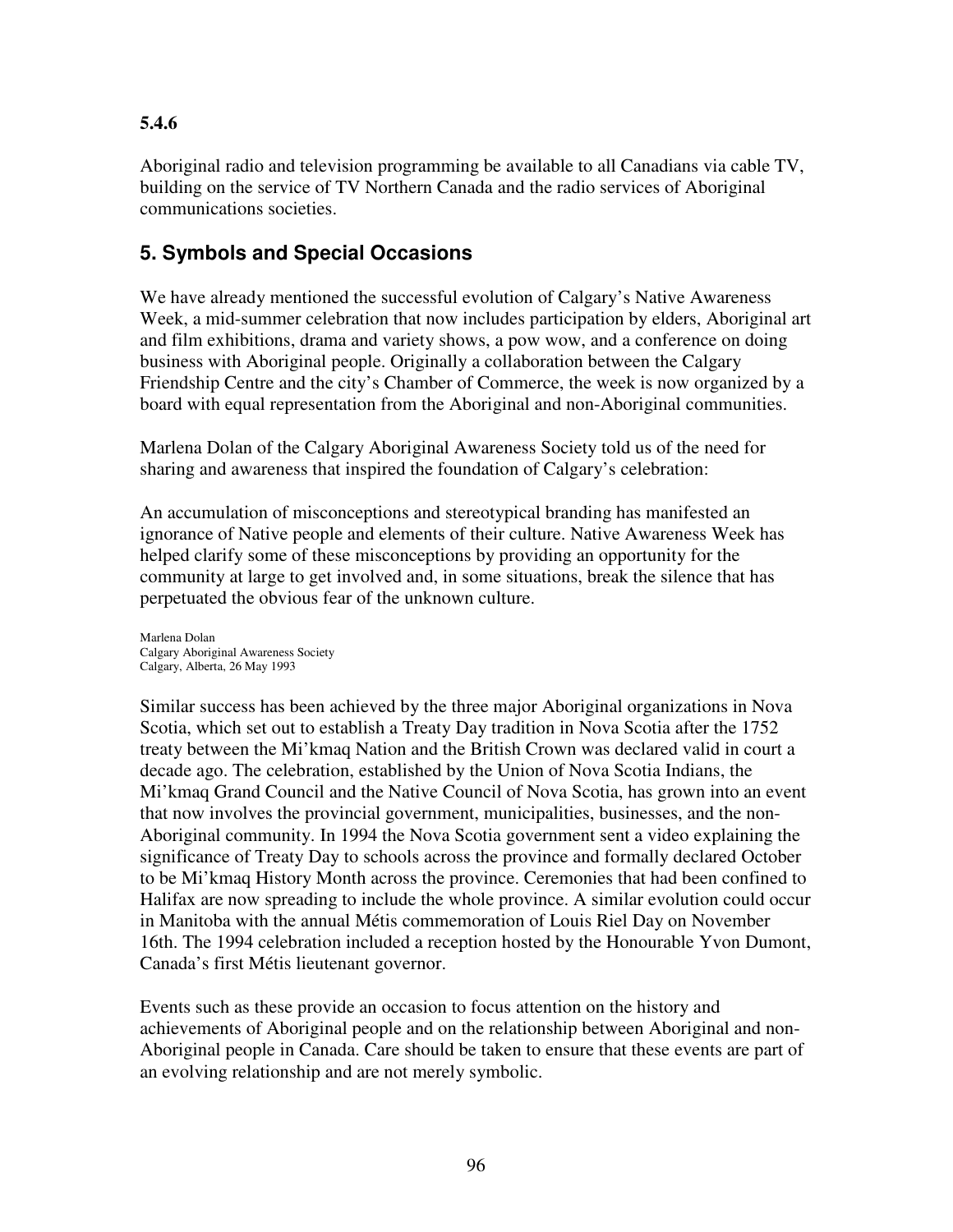The Assembly of First Nations and some other Aboriginal organizations designate June 21st as a National Day of Solidarity for Aboriginal People across Canada. <sup>5</sup> The Quebec National Assembly has also designated a National Day of Aboriginal Peoples on the same date, which marks the summer solstice. <sup>6</sup> This concept of a national day should be extended to all Aboriginal peoples, on a date designated jointly by Parliament and the national Aboriginal organizations. This date could also mark the formal acceptance by Canada and by First Peoples of the new Royal Proclamation we recommended in Volume 2, Chapter 2.

The designation of a national First Peoples Day should not exclude continuing to celebrate Louis Riel Day and treaty days for their intrinsic value and as instruments of public education. Beginning in 1995, the United Nations designated 9 August as the International Day of Indigenous Peoples; it should also be honoured as part of Canada's commitment to the United Nations Decade of the World's Indigenous Peoples.

#### **Recommendations**

The Commission recommends that

### **5.4.7**

Parliament and the national Aboriginal organizations jointly designate a national First Peoples Day to coincide with the issuing of a new Royal Proclamation and to be celebrated annually across Canada.

## **5.4.8**

Special events such as Aboriginal Awareness Weeks be organized under joint Aboriginal and non-Aboriginal direction in all municipalities with a substantial Aboriginal population.

### **5.4.9**

The commemoration of important occurrences in Aboriginal history through events such as treaty days and Louis Riel Day be expanded as a means of building solidarity and a vehicle for public education.

Aboriginal people have a powerful understanding of the importance of symbols. Symbols demonstrate the uniqueness of a place, a group, or an idea. They are a vehicle for public awareness and popular education. This significance is not lost on other Canadians; the federal government highlights Canada's Aboriginal heritage in projecting this country's image abroad. A striking example is the monumental sculpture by the Haida artist, Bill Reid, the focal point of Canada's embassy in Washington, D.C.

At home in Canada, there could be more such symbols and monuments to demonstrate the importance of Aboriginal people in Canada's history and to bring more Aboriginal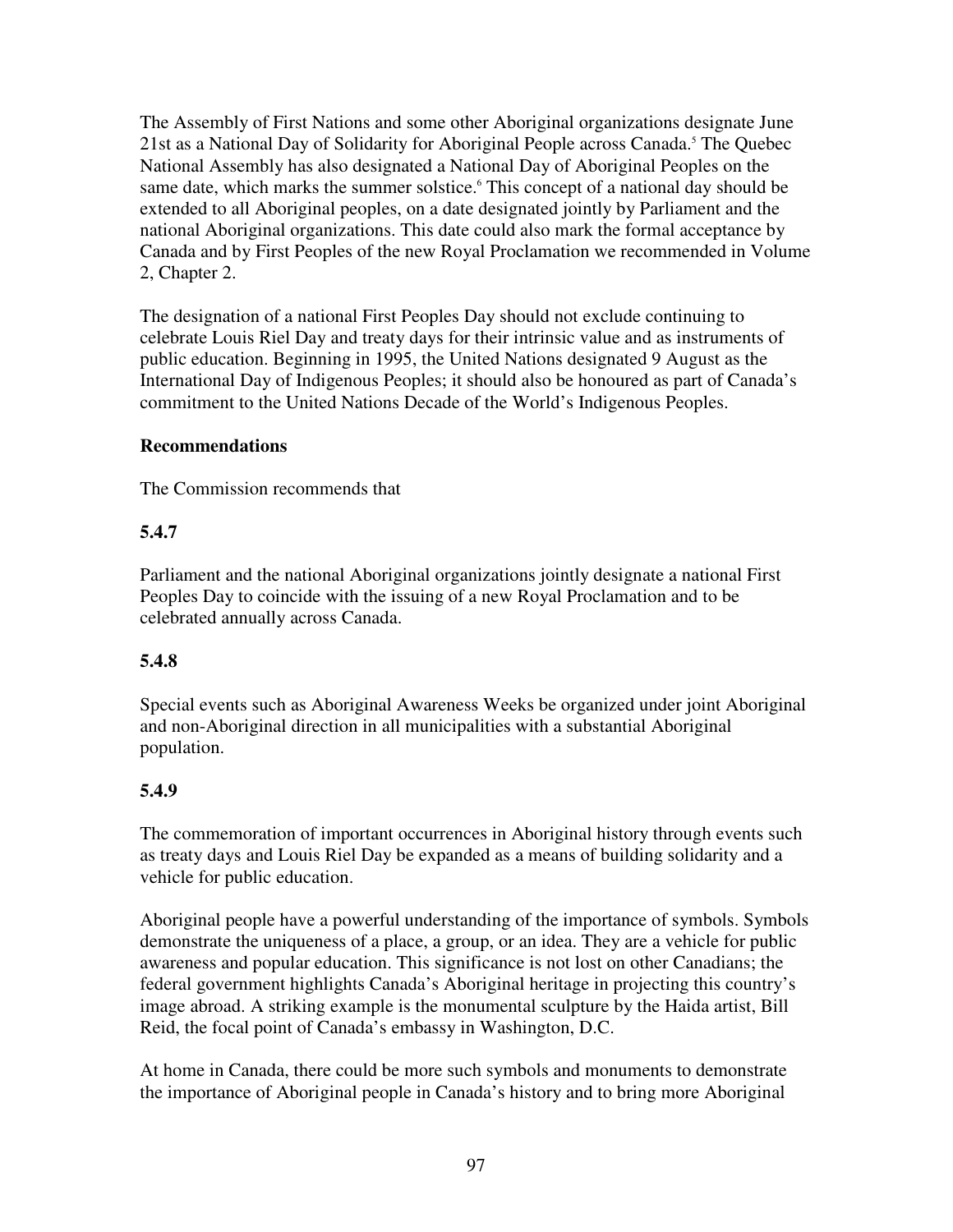content into the daily lives of Canadians. Many opportunities exist. An excellent example is the strong Aboriginal influence in the Canadian Museum of Civilization in Hull, Quebec, by architect Douglas Cardinal.

Systematic efforts could be made to choose or restore Aboriginal names for communities and for geographic features such as lakes, rivers, and mountains. This approach has been implemented in a systematic way in the Northwest Territories and in Northern Quebec, where places like Iqaluit (formerly Frobisher Bay) and Kuujjuaq (formerly Fort Chimo) have become household names.

Dual naming has become an accepted practice in Australia, allowing both the Aboriginal and the non-Aboriginal name to be used for some geographic features and place names. This practice could be used in Canada to remind people living in cities of the Aboriginal origin of their communities. City street names often honour leaders and heroes; more of those honoured should be Aboriginal people.

Other opportunities that should be considered include the following:

• Aboriginal leaders and elders could be called upon to say prayers or to celebrate their ceremonies at the opening proceedings of Parliament and other elected bodies, citizenship courts, and important meetings and conventions. This is already a practice in some segments of the labour movement. The Commonwealth Games, held in Victoria in 1994, and the summit of the G-7 nations in Halifax in 1995 were opened with traditional ceremonies of welcome by the Aboriginal nations on whose territory the meetings were held.

• One or more Aboriginal languages could be used alongside English and French in important public documents such as the Canadian Charter of Rights and Freedoms and the oath of citizenship to make new citizens more aware of the role of Aboriginal people in Canadian society.

• Aboriginal meeting places and sacred sites could be designated in cities or towns and used for ceremonies, for community events, and perhaps as sites for meetings and study groups aimed at broadening awareness and understanding of Aboriginal issues.

• Important events and sites in Aboriginal history could be marked by plaques, sculptures and museums, in the same way we now commemorate important non-Aboriginal historical events.

• Ceremonies that recall Canada's colonial history, such as the changing of the guard on the lawns of Parliament, could be complemented by events marking Aboriginal history and culture.

• Highway signs could mark the boundaries of traditional Aboriginal territories, just as they are now used to mark municipal and county boundaries. Municipalities could fly the Aboriginal flag for their territory as well as their own municipal emblem.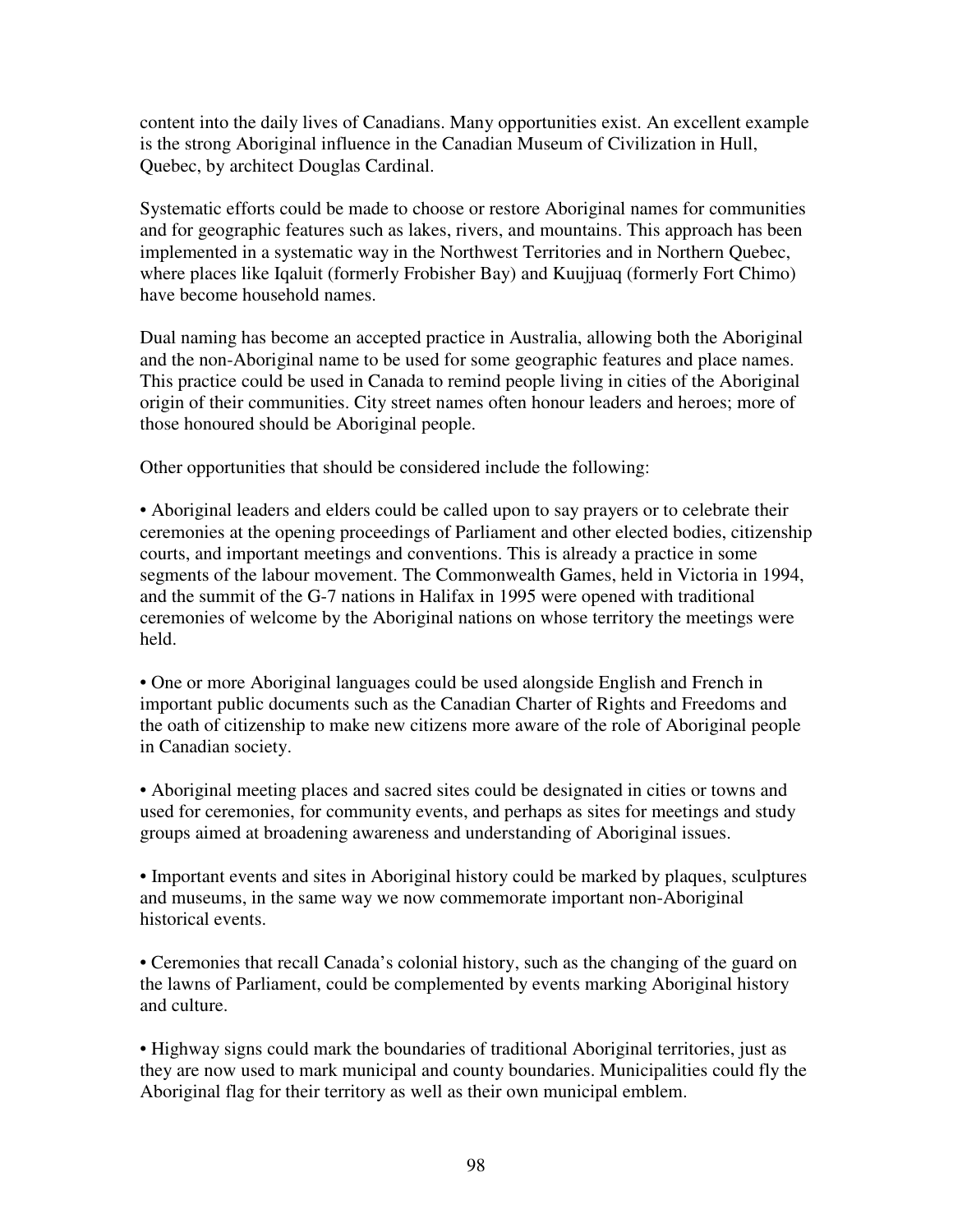• Libraries and museums could emphasize the history, culture and current presence of Aboriginal people through regular displays and exhibitions. Similar exhibits could be located in public spaces such as shopping centres, corporate offices and city halls.

### **Recommendation**

The Commission recommends that

### **5.4.10**

Canadian governments recognize Aboriginal people's contribution to Canada through much greater use of Aboriginal place names, languages, ceremonies and exhibits and by honouring Aboriginal meeting places and historic sites.

# **6. Federal and Provincial Governments**

Governments have an obvious responsibility to foster greater understanding because of their role in national and provincial life, the extent of their involvement with Aboriginal communities, and the resources they command.

The federal government should commit itself to making public education an integral part of all federal programs that affect Aboriginal people. Departments and agencies should be directed to explain how their activities affect Aboriginal people. Some of this information should be in popular form. Some should address myths and misconceptions about Aboriginal people and set the record straight.

Recent initiatives in public education involving governments and First Peoples are valuable precedents to be emulated. One example is the formation of a Tripartite Public Education Committee bringing Aboriginal people together with provincial and federal government representatives as part of the treaty process in British Columbia. Members of the committee have co-operated in preparing material and in organizing public meetings in areas where a treaty claim is being submitted. The three parties are to be involved in establishing local consultation committees in these areas, representing a broad range of community interests.

In Manitoba, communications and consultation with First Nations were made a priority as part of the recent agreement between the Assembly of Manitoba Chiefs and the Department of Indian Affairs and Northern Development. One of the first steps was to second the Assembly's director of communications to work from the department's regional office to provide information to Manitoba First Nations. In Ontario, a series of tripartite open houses helped to defuse initial resistance from the non-Aboriginal community to the announcement of a land claim by the Algonquins of Golden Lake.

# **6.1 Federal Departments and Agencies**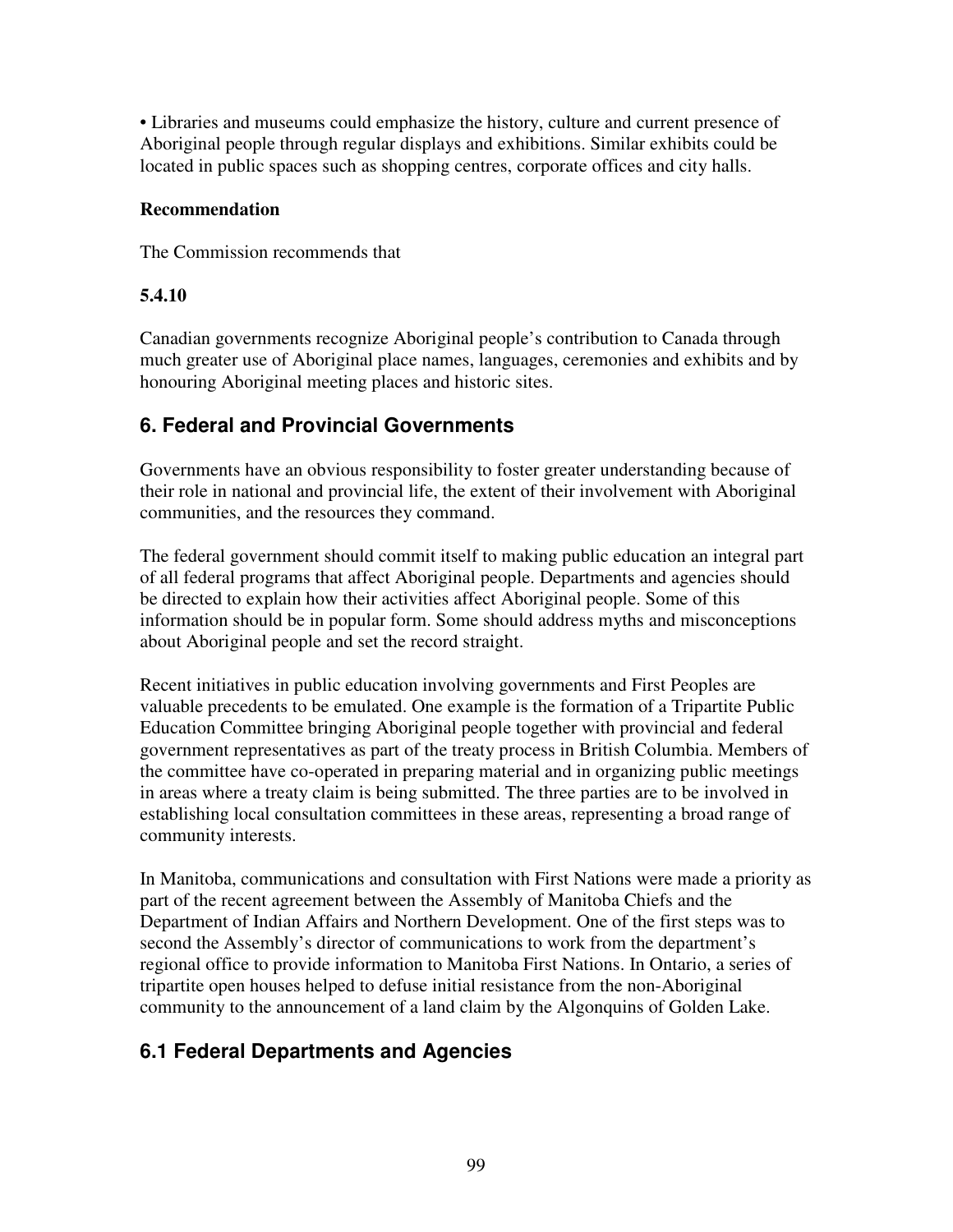The federal government should ensure its departments, agencies and commissions live up to the standards it advocates for the private sector in hiring Aboriginal people and in responding to Aboriginal needs. This requires regular review of federal programs for their content and relevance to Aboriginal people and the formation of Aboriginal advisory bodies to offer independent advice.

Cross-cultural training must become a requirement for all employees who work with Aboriginal clients or communities or who develop policies that affect Aboriginal people. Public servants should be exposed to different aspects of Aboriginal life through work assignments with Aboriginal communities or organizations. Aboriginal people should be seconded to work in the federal public service, both to raise awareness and to acquire experience in administering programs that will eventually come under Aboriginal control.

We are concerned about the lack of federal commitment to inform immigrants and people becoming citizens about Aboriginal people and their rights. The printed material that Canada offers to newcomers pays almost no attention to Aboriginal people and treats them as relics of the past. People can qualify for Canadian citizenship even if they have no knowledge of Canada's Aboriginal heritage.

Federal agencies can be powerful vehicles for public education and for advocacy and should be encouraged to use this potential. New institutions set up by governments to respond to Aboriginal needs — including the Aboriginal Peoples Review Commission that we propose in Chapter 1 of this volume to monitor the implementation of our recommendations — should have a mandate and adequate resources to engage in public education.

The federal government spends many millions of dollars each year on advertising and other forms of direct communication with Canadians. Channels of communication such as monthly pension cheque mail-outs should be treated as an opportunity to raise awareness of Aboriginal issues. Government tourism advertising can also be used to emphasize the presence and contribution of Aboriginal peoples in Canadian society. Every opportunity for public education should be exploited, such as the Nova Scotia government's practice of including information about Aboriginal hunting and fishing rights, prepared by the province's Aboriginal organizations, with every hunting licence issued.

## **6.2 Parliament and the Legislatures**

Members of Parliament and their counterparts in provincial legislatures help form public opinion. Legislative committees on Aboriginal affairs are particularly important vehicles for public education because they can monitor government activities and provide a forum for Aboriginal people and organizations. They can also be a vehicle for Aboriginal people to participate directly in legislative work that touches Aboriginal concerns.

One of the most effective such committees was the House of Commons special committee on Indian self-government of 1982-83, chaired by Keith Penner, M.P. Its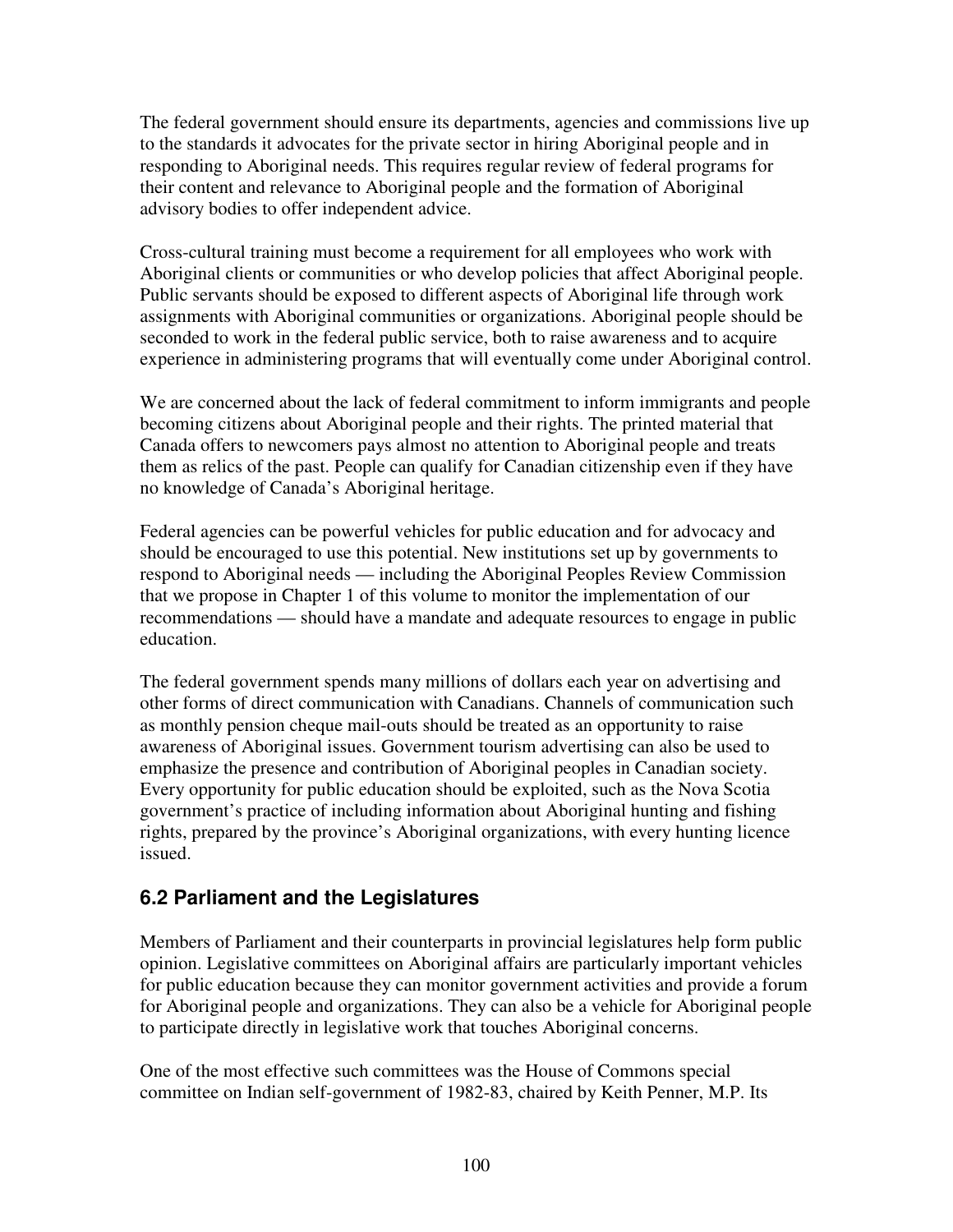impact was attributable in part to close co-operation with representatives of Aboriginal people, including the appointment of Roberta Jamieson of the Assembly of First Nations, Bill Wilson of the Native Council of Canada (now the Congress of Aboriginal Peoples), and Sandra Isaac of the Native Women's Association of Canada to sit with the committee as non-voting members. This precedent should be adopted as a model for the future. Legislative committees dealing with Aboriginal issues should plan to meet regularly with members of the Aboriginal Parliament once this is established. Joint committees or commissions of inquiry with membership from the House of Commons and the Aboriginal Parliament should be considered when issues of mutual concern arise.

## **6.3 Provincial Governments**

Provincial governments have compelling reasons for wanting to raise public awareness and understanding of Aboriginal issues. Many of their responsibilities touch directly on the daily lives of Aboriginal people in a way that federal programs do not. They are also keenly aware of the value of building social harmony at the community level. Provincial governments can do a great deal to encourage local initiatives to build bridges of understanding and co-operation, and their commitment to public education on Aboriginal issues should be no less significant than that of the federal government. Many of the suggestions made with respect to the federal government can be adapted for use by the provinces.

Meetings of first ministers and Aboriginal leaders to discuss issues of common concern have enormous symbolic importance, particularly when they are seen by people across Canada through television coverage. First ministers conferences have also proved effective as instruments of public education, helping Canadians become familiar with Aboriginal issues and with concepts such as the inherent right of self-government.

In Chapter 1 of this volume we called for a conference of first ministers and leaders of the national Aboriginal organizations to initiate a process of fundamental reform leading to a new royal proclamation and companion legislation and the creation of a forum to develop a Canada-wide framework agreement.

#### **Recommendations**

The Commission recommends that

### **5.4.11**

Federal, provincial and territorial governments make public education an integral part of all programs that affect Aboriginal people and ensure that it is delivered in collaboration with Aboriginal organizations.

### **5.4.12**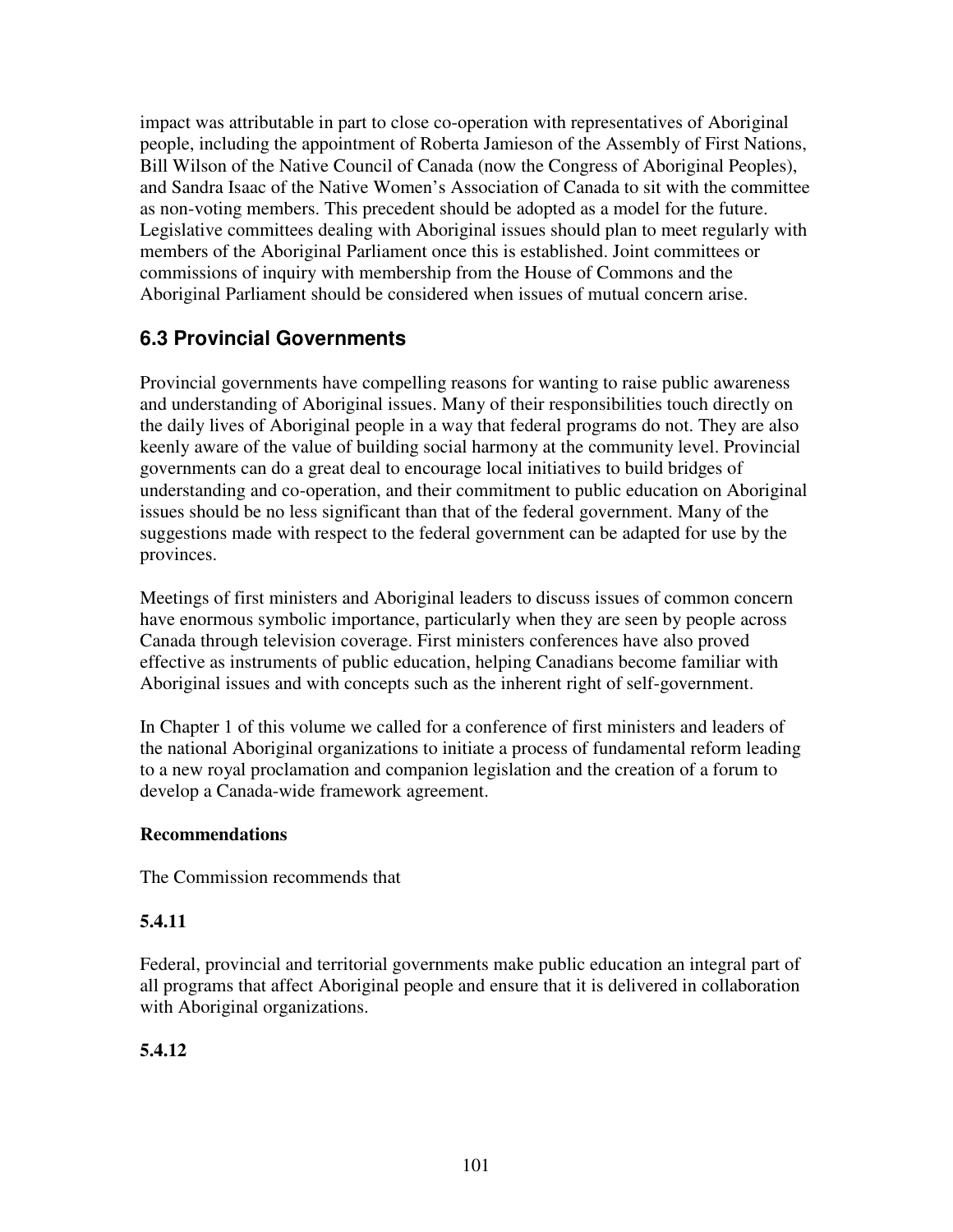The federal government ensure that the history and present circumstances of Aboriginal peoples are communicated to immigrants and to persons becoming Canadian citizens.

## **7. Resources**

It is necessary to provide sufficient resources for First Nations to launch public education campaigns on all issues related to First Nations in schools and communities. This should be done on both the national and regional level. The products of the campaign must be made available as widely as possible, including to new immigrants and those wishing to emigrate to Canada.

Tobaonakwut kinew Grand Chief, Treaty 3, Assembly of First Nations Ottawa, Ontario, 5 November 1993

We have recommended as a basic principle that building public awareness and understanding of Aboriginal issues become an integral part of every endeavour and every initiative relating to Aboriginal people. If this principle is accepted, most of the necessary resources can come from existing programs and budgets.

Establishing internal task forces or executive positions to deal with Aboriginal issues in interest groups, corporations and non-governmental organizations is a matter of reordering existing budgets and priorities. As unions, municipalities and educational institutions make a commitment to address Aboriginal issues, they will increase public education activity without adding significantly to costs.

Some efforts to support public education and dialogue about Aboriginal people have also succeeded in attracting corporate support. Notable examples are the Canadian Native Arts Foundation, established by the Mohawk conductor, John Kim Bell, and the in-service training programs organized by the Canadian Council for Aboriginal Business. As the economic importance of Aboriginal communities grows, the opportunities for attracting sponsorship for public education activities can be expected to increase.

An alternative source of support that should be explored by Aboriginal organizations is the resources of their constituent members. At present the major Aboriginal organizations have almost no funds to support public information activities; yet the value of programs now being delivered under Aboriginal control, primarily by First Nations community governments, has risen to more than \$3 billion per year. It is a difficult choice to divert funds from programs that are often overstretched. This may be an unavoidable alternative, however, if Aboriginal voices are to be heard in raising public awareness of Aboriginal concerns.

The area of public education where new resources will be required is the extension of Aboriginal radio and television broadcasting to all areas of Canada as we suggest in Volume 3, Chapter 6. This would be a powerful initiative with value to the non-Aboriginal community as well as the large numbers of Aboriginal people now living in urban areas.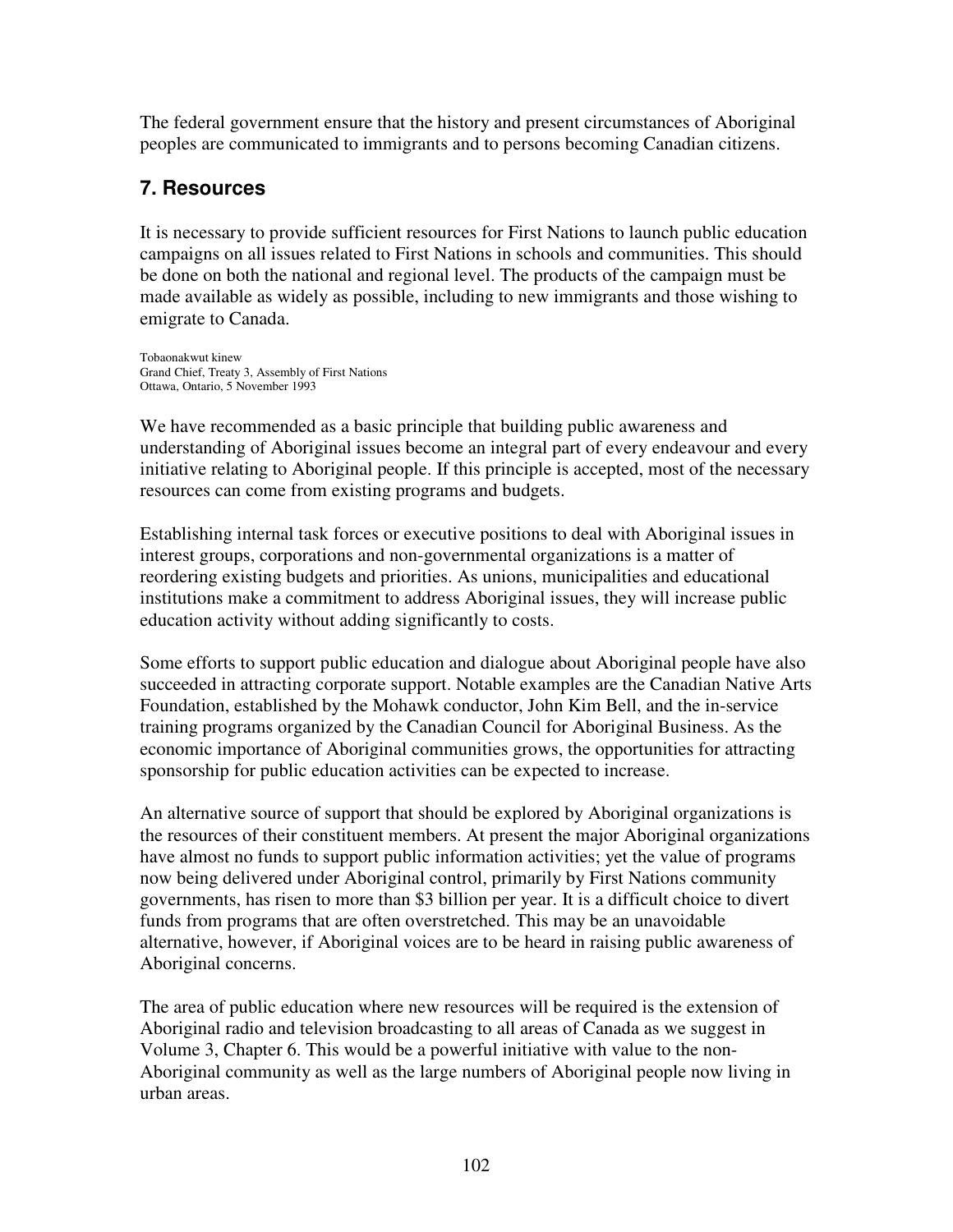## **8. Immediate Steps**

We conclude the chapter by turning to immediate issues. What can be done to ensure that the analysis and recommendations of this report are fully understood? What initial steps should be taken to start building the awareness needed for a new relationship between Aboriginal and non-Aboriginal people?

One of our priorities has been to help Canadians understand our findings and recommendations. To that end, we have produced an abridged version of our report, which will also be available in CD-ROM form. This electronic report is aimed at community groups, teachers, the media, researchers and students and includes a complete record of our hearings and special reports and much of our research. We hope it can be made available to students at every high school, college and university across Canada.

Our formal role as a Commission ends with the publication of this report. The task of turning its recommendations into reality rests with governments, with Aboriginal organizations, and with the stakeholders most directly involved. They will need to collaborate to build momentum for change and to overcome inertia and unfamiliarity.

This Commission conducted the most comprehensive review of issues affecting Aboriginal peoples ever undertaken in Canada and perhaps in the world. It will take time for interested parties, governments and the public to absorb our report and perhaps a generation to implement it.

We hope that our report will be studied by community groups, churches, schools, university and other stakeholder groups during the months after its release; that governments, corporations, and voluntary organizations will set up task forces to look at the report's implications for their mandates and activities; and that magazines and newspapers will publish excerpts from it and reviews from knowledgeable commentators.

We doubt whether a purely voluntary approach to following up on implementation of our recommendations will be adequate. Publication of the report will stimulate demands for information and explanations that neither governments nor Aboriginal organizations will be in a position to satisfy. Our experience also indicates that many non-Aboriginal organizations and associations will be more likely to devote time and resources to reviewing issues that affect their particular constituency if they are encouraged to do so.

A small task force working with interested parties, governments, Aboriginal organizations and the media could play a vital role in increasing awareness and understanding of the issues dealt with in this report. Its work would be most effective if carried out by a group of Aboriginal and non-Aboriginal sponsors, perhaps beginning with a core group of leaders working with the support of religious institutions, unions, corporations, and the national Aboriginal organizations. A task force sponsored only by government would not be appropriate for this task, although funding assistance from governments would be desirable.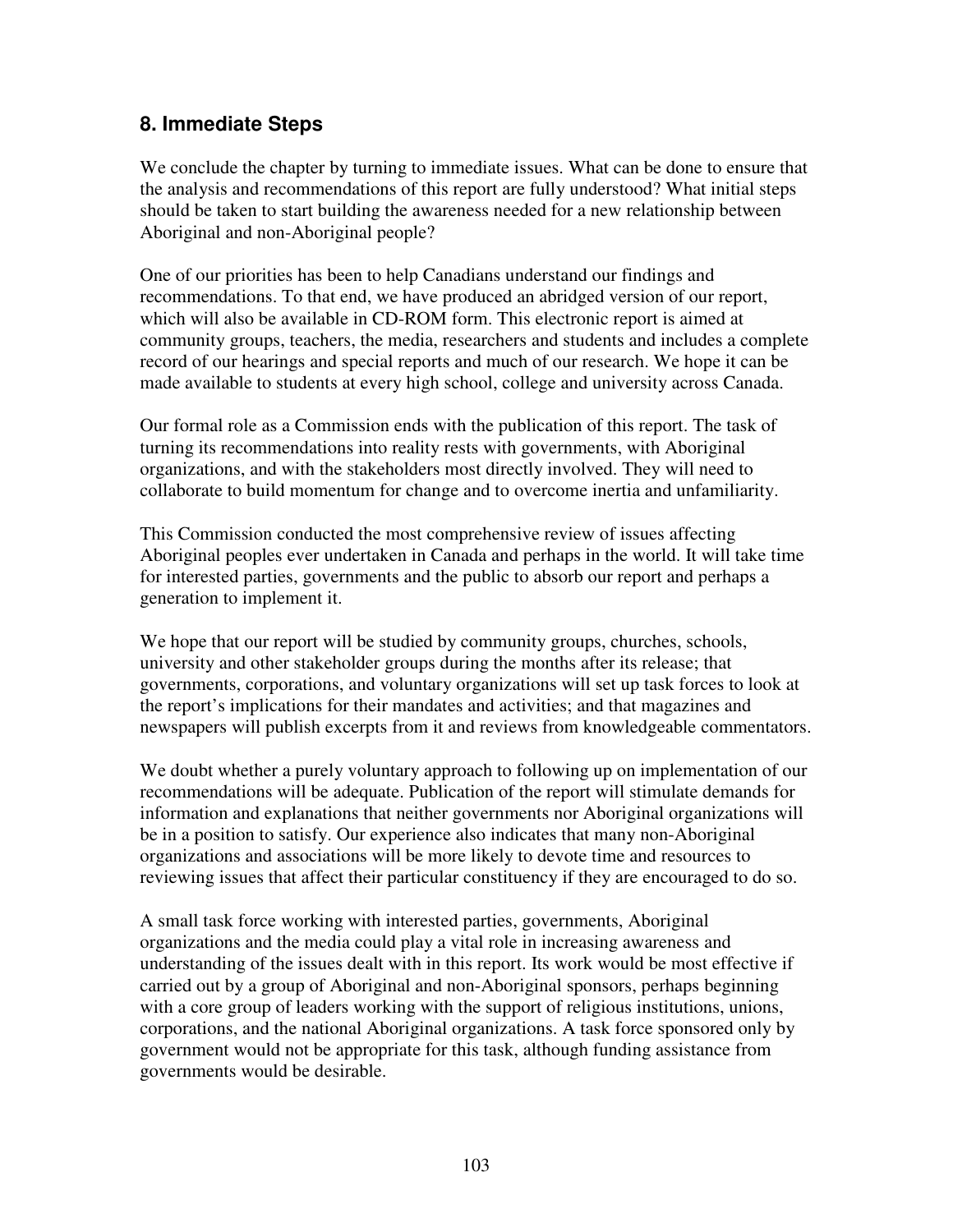In Chapter 1 we recommended establishment of a review commission — reporting to Parliament and funded by but independent of government — to monitor progress on many fronts, including the actions taken by governments and others to implement the recommendations in this report. We propose that the tabling of this commission's annual report be the occasion for special debates on Aboriginal issues in Parliament and the provincial and territorial legislatures.

Governments have the greatest opportunity to place Aboriginal issues in the national spotlight and to initiate change. They should begin by focusing on this Commission's report. We favour an early response from federal, provincial and territorial governments on the principles and overall approach of this report as well as on specific recommendations. This could be followed by a first ministers conference (FMC) with national Aboriginal organizations to begin a process of review and implementation. The FMC would be of enormous importance in terms of public education and as a symbol of the commitment of the parties to move to a new relationship. As we suggested in Chapter 1, the FMC could also be the instrument for establishing the administrative mechanisms of change.

Many of the recommendations for public education in this chapter are modest in cost, and most can be implemented relatively quickly. Some should be given priority. In the year after this report is published, for example,

• The House of Commons, the Senate, and provincial and territorial legislative assemblies could devote one or more days to debate on the report of the Royal Commission on Aboriginal Peoples, then follow up with more detailed consideration by their respective Aboriginal affairs committees.

• Federal and provincial governments and Aboriginal organizations could agree to designate a national First Peoples Day.

• Through their national and provincial associations, municipalities could be encouraged to organize an Aboriginal Awareness Week as a regular annual event in all major cities in Canada.

• The media could be encouraged to give special attention to the achievements of Aboriginal people, with the CRTC in particular promoting greater visibility for Aboriginal people and issues through radio, television, and cable networks.

#### **Recommendations**

The Commission recommends that

#### **5.4.13**